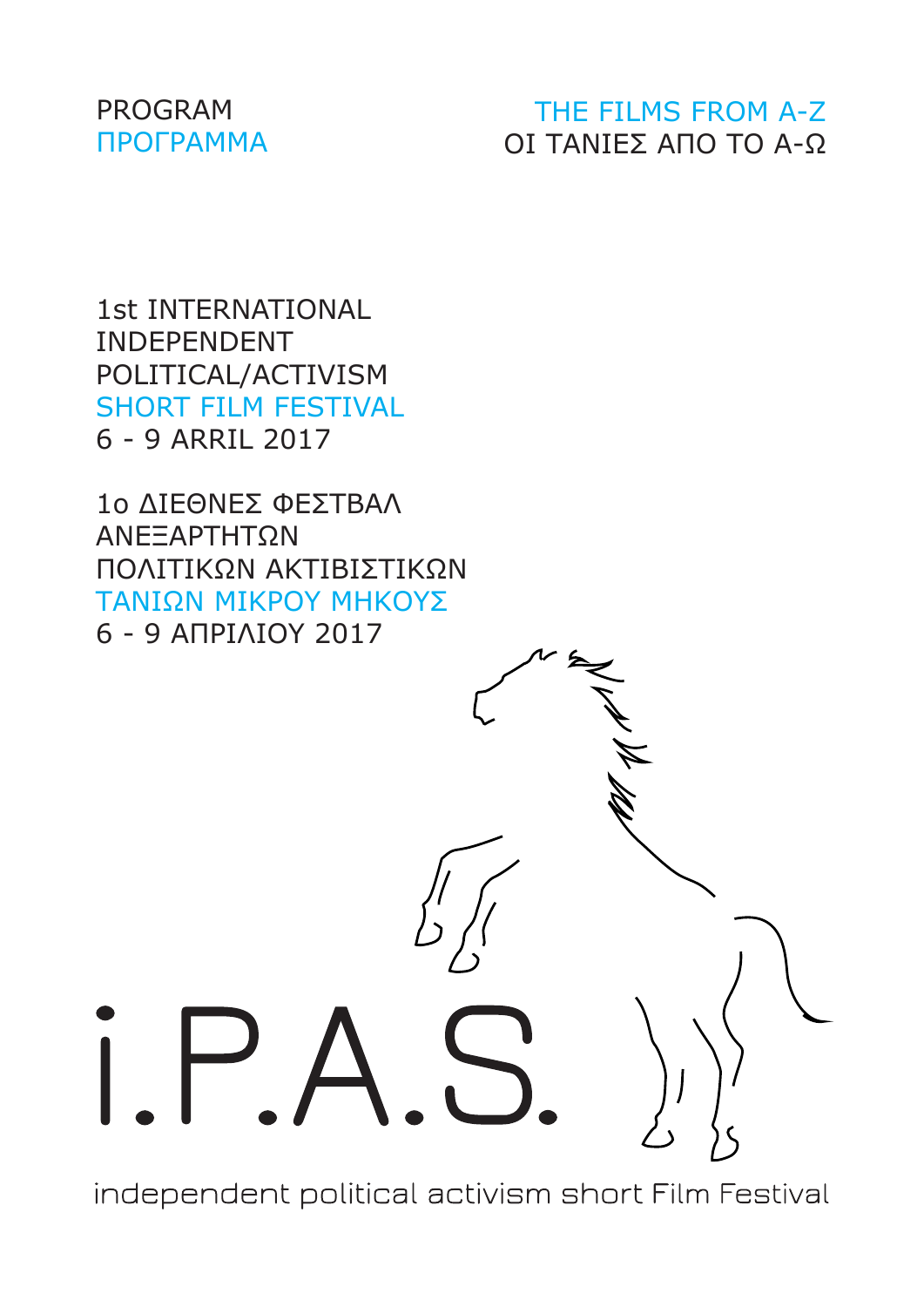# **ΧΡΗΣΙΜΕΣ ΟΔΗΓΙΕΣ USEFUL TIPS**

Το έντυπο που κρατάτε στα χέρια σας περιέχει:

- το ημερήσιο πρόγραμμα, την αίθουσα προβολής, την ταινία και το τμήμα όπου ανήκει ( διαγωνιστικό - μη διαγωνιστικό)

- A ώς Ω: οι περιλήψεις των ταινιών που διαγωνίζονται σε αλφαβητική σειρά, ημερομηνία, ώρα και αίθουσα προβολής

## - **Τα φιλμ έχουν μόνο αγγλικούς υπότιτλους**

The Festival Guide you have in your hands contains: - a daily program showing the day, the screening room, the film and the category it belongs to (competition and off competition sections)

- A to Z: the synopses of the films alphabetically in competition section, plus date, time and screening room

- **Films with english subtitles only**

## **ΣΥΜΒΟΛΑ SYMBOLS**

(P) πρεμιέρα | premiere (A)αίθουσα |screening room (R) επανάληψη | replay (B)αίθουσα |screening room

# **ΠΑΡΑΛΛΗΛΕΣ ΕΚΔΗΛΩΣΕΙΣ SIDEBAR EVENTS**

**Πέμπτη 6 Απριλίου Thursday 6 April 19:00 -20:30**

ΟΜΙΛΙΑ ΚΑΙ ΑΝΟΙΧΤΗΣ ΣΥΖΗΤΗΣΗ ΜΕ ΤΟ ΚΟΙΝΟ ΘΑ ΑΝΑΚΟΙΝΩΘΟΥΝ ΤΑ ΟΝΟΜΑΤΑ ΤΩΝ ΟΜΙΛΗΤΩΝ ΣΤΟ WWW.IPASFILMFESTIVAL.COM SPEECH AND OPEN DISCUSSION WITH THE AUDIENCE THE NAMES OF THE SPEAKERS WILL BE ANNOUNCED AT WWW.IPASFILMFESTIVAL.COM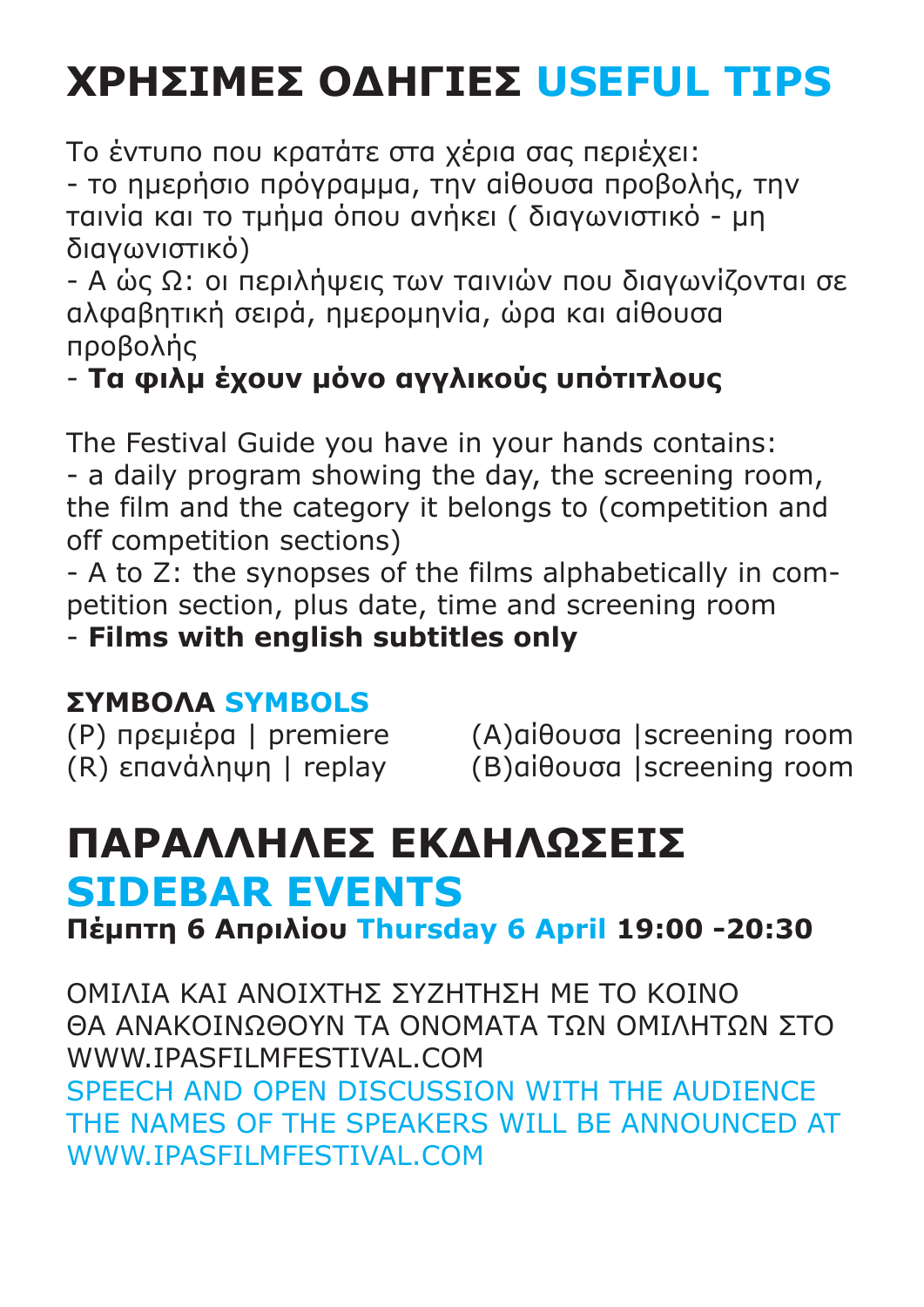## **Παρασκευή 7 Απριλίου Friday 7 April 19:00 -20:30**

ΟΜΙΛΙΑ ΚΑΙ ΑΝΟΙΧΤΗΣ ΣΥΖΗΤΗΣΗ ΜΕ ΤΟ ΚΟΙΝΟ ΘΑ ΑΝΑΚΟΙΝΩΘΟΥΝ ΤΑ ΟΝΟΜΑΤΑ ΤΩΝ ΟΜΙΛΗΤΩΝ ΣΤΟ WWW.IPASFILMFESTIVAL.COM SPEECH AND OPEN DISCUSSION WITH THE AUDIENCE THE NAMES OF THE SPEAKERS WILL BE ANNOUNCED AT WWW.IPASFILMFESTIVAL.COM

### **23:00 | MEET AND DRINK | DJ YORGOS**

### **Σάββατο 8 Απριλίου Saturday 8 April 23:00 PARTY**

ΜΕ ΤH ΡΑΔΙΟΦΩΝΙΚH ΠΑΡΑΓΩΓΟ ΡΟΥΜΠΙΝΗ ΣΤΑΓΚΟΥΡΑΚΗ (ΚΟΣΜΟΣ FM) και Dj Lø With the radio producer ROUBINI STAGOURAKI (KOSMOS FM) and Dj Lø

### **Κυριακή 9 Απριλίου Sunday 9 April**

#### 20:30 | **ΑΠΟΝΟΜΗ ΒΡΑΒΕΙΩΝ ΚΡΙΤΙΚΗΣ ΕΠΙΤΡΟΠΗΣ ΚΑΙ ΚΟΙΝΟΥ** | ΟΜΙΛΙΑ ΚΡΙΤΙΚΗΣ ΕΠΙΤΡΟΠΗΣ ΚΑΙ ΑΝΟΙΧΤΗ ΣΥΖΗΤΗΣΗ ΜΕ ΤΟ ΚΟΙΝΟ ΚΑΙ ΤΟΥΣ ΔΙΟΡΓΑΝΩΤΕΣ (The Default Project)

### **JURY AND AUDIENCE AWARDS** JURY COMMITTEE SPEECH AND OPEN DISCUSSION WITH THE AUDIENCE AND THE DIRECTORS OF THE FESTIVAL (The Default Project)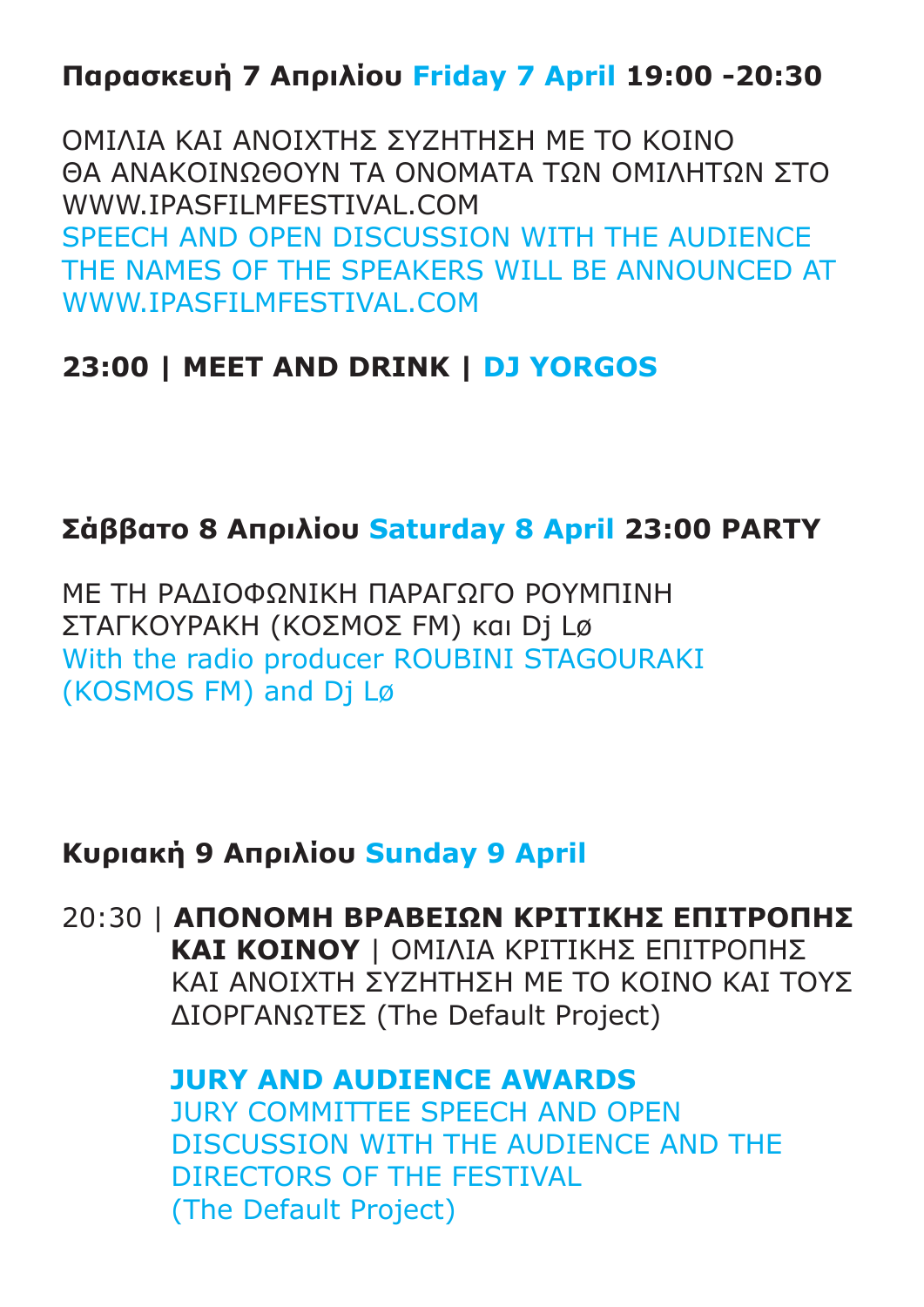# **Πέμπτη Thursday ΑΙΘΟΥΣΑ Α 6 Απριλίου April SCREENING ROOM A**

#### **ΕΝΑΡΞΗ 12:00 - ΔΙΑΓΩΝΙΣΤΙΚΟ STARTS 12:00 - COMPETITION**

14.15 | Student | Turkey | (P) Biedaszyby | Documentary | Germany | (P) Stripy | Animation | Iran | (P) Before Me | Narrative | Canada | (P) A Historic Handshake | Narrative | France | (P) 10' BREAK - Films Start at 13:00 The Age of Reason | Narrative | France | (P) Horror Vacui | Narrative | Spain | (P) Dinner for Few | Animation | Greece | (P) Do Not Come to Europe | Documentary | Sweden | (P) Waste | Student | Argentina | (P) Sama (Dance) | Documentary | Iraq | (P) 911-Pizza | Narrative | France | (P) All About Emily | Student | Italy | (P) 20' BREAK - Films Start at 14:50 Icky | Animation | Iran | (P) Lucens | Animation | Switzerland | (P) Kill The President | Narrative | Spain | (P) Cirilo | Narrative| Spain | (P) Bombing Interviews | Student | Turkey | (P) 10' BREAK - Films Start at 15:50 Teddy Bear | Animation | Italy | (P) Vicarious | Animation | USA | (P) The Hose | Narrative | Iran | (P) My Name is Adam | Student | Lebanon | (P) Inversion | Animation | Iran | (P) Ernestina | Narrative | Argentina | (P) Noga Does Not Exist | Student | Israel | (P) The Wings of Evil | Narrative | France | (P) The Box | Student | Turkey | (P)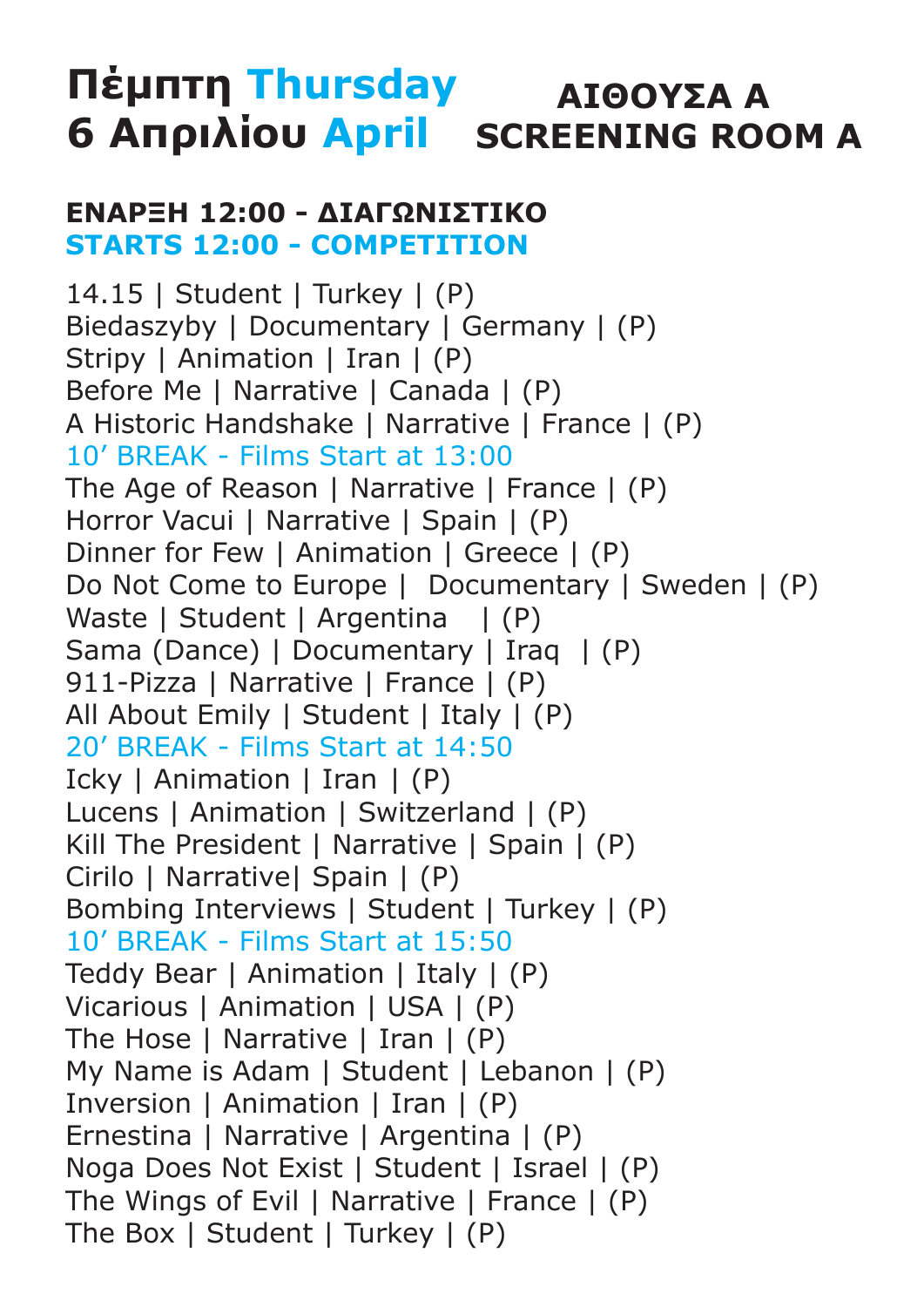Gratitude of The Prince | Animation | UK | (P) Carols | Narrative | Greece | (P) 20' BREAK - Films Start at 17:35 Happy Without Money | Documentary | Germany | (P) The Big Class | Narrative |Canada | (P) The Fountain Pen | Narrative | Iran | (P) The Paintings | Animation | Iran | (P) Leona | Narrative | Mexico | (P)

### **19:00 -20:30 ΟΜΙΛΙΑ ΚΑΙ ΑΝΟΙΧΤΗΣ ΣΥΖΗΤΗΣΗ ΜΕ ΤΟ ΚΟΙΝΟ** ΘΑ ΑΝΑΚΟΙΝΩΘΟΥΝ ΤΑ ΟΝΟΜΑΤΑ ΤΩΝ ΟΜΙΛΗΤΩΝ ΣΤΟ

WWW.IPASFILMFESTIVAL.COM

### **SPEECH AND OPEN DISCUSSION WITH THE AUDIENCE**

THE NAMES OF THE SPEAKERS WILL BE ANNOUNCED AT WWW.IPASFILMFESTIVAL.COM

#### **ΕΝΑΡΞΗ 21:00 - ΔΙΑΓΩΝΙΣΤΙΚΟ STARTS 21:00 - COMPETITION**

14.15 | Student | Turkey | (R) Biedaszyby | Documentary | Germany | (R) Stripy | Animation | Iran | (R) Before Me | Narrative | Canada | (R) A Historic Handshake | Narrative | France | (R) 10' BREAK - Films Start at 22:00 Horror Vacui | Narrative | Spain | (R) The Age of Reason | Narrative | France | (R) Dinner for Few | Animation | Greece | (R) Do Not Come to Europe | Documentary | Sweden | (R) Waste | Student | Argentina | (R) Sama (Dance) | Documentary | Iraq | (R) 911-Pizza | Narrative | France | (R)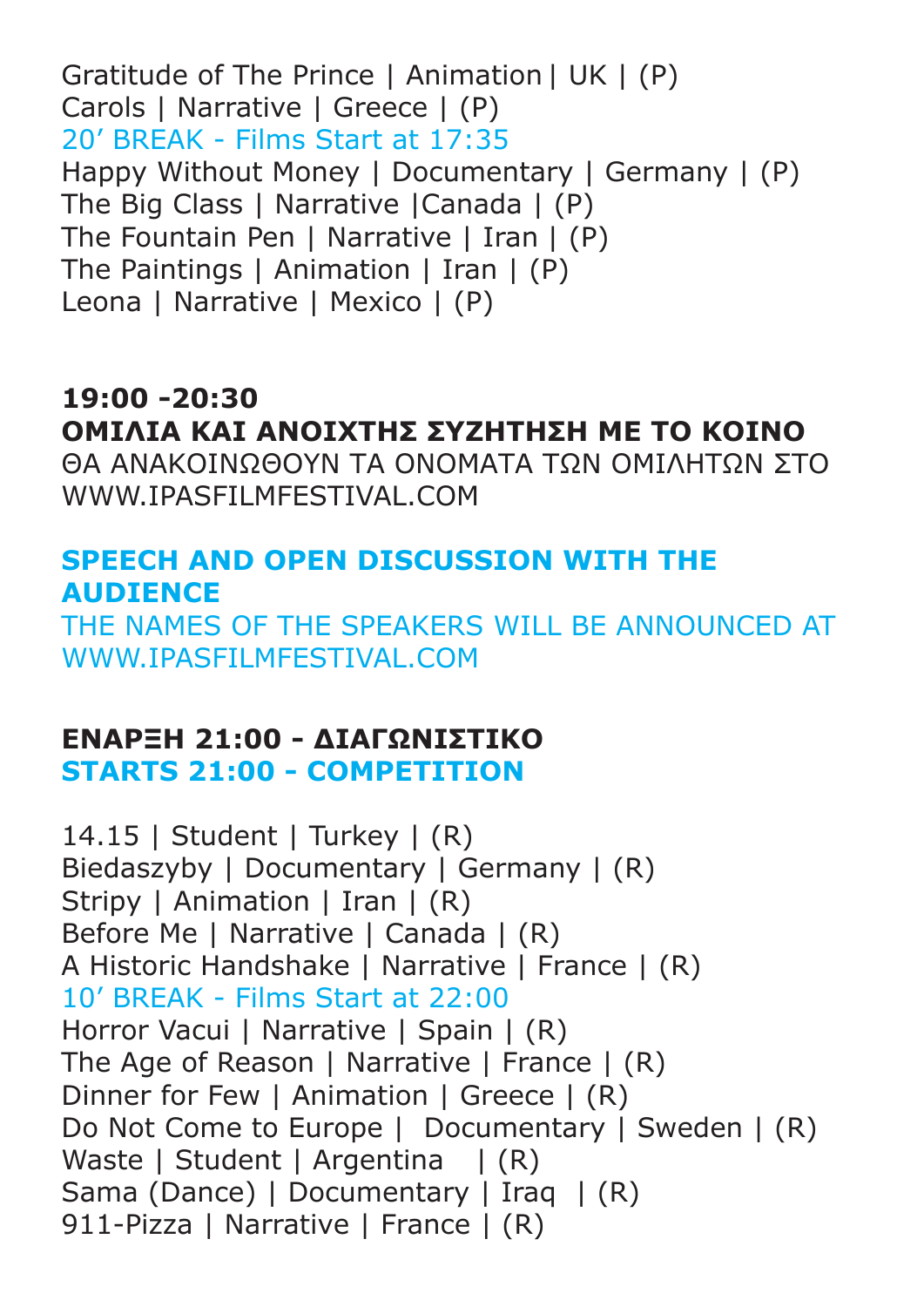# **Πέμπτη Thursday 6 Απριλίου April**

### **ΕΝΑΡΞΗ 15:30 - ΕΚΤΟΣ ΔΙΑΓΩΝΙΣΜΟΥ STARTS 15:30 - OFF COMPETITION**

Life Is A Bitch | Narrative | Romania | (P) The Sleep Of The Amazons | Narrative | Belgium | (P) The Devil Is In The Details | Narrative | France | (P) 10' BREAK - Films Start at 16:50 Fragments For A City In Ruins | Documentary | UK | (P) Confessions | Animation | France | (P) The Bus Trip | Student | Sweden | (P) The End Of Everything As You Knew it. A guide | Narrative |Luxembourg | (P) 10' BREAK - Films Start at 18:00 Spent | Student | United Kingdom | (P) Pangaea | Student | United States | (P) Sit Down, Rise Up | Student | Canada | (P) Unsighted | Narrative | India | (P) The Fear Installation | Student | Portugal |(P)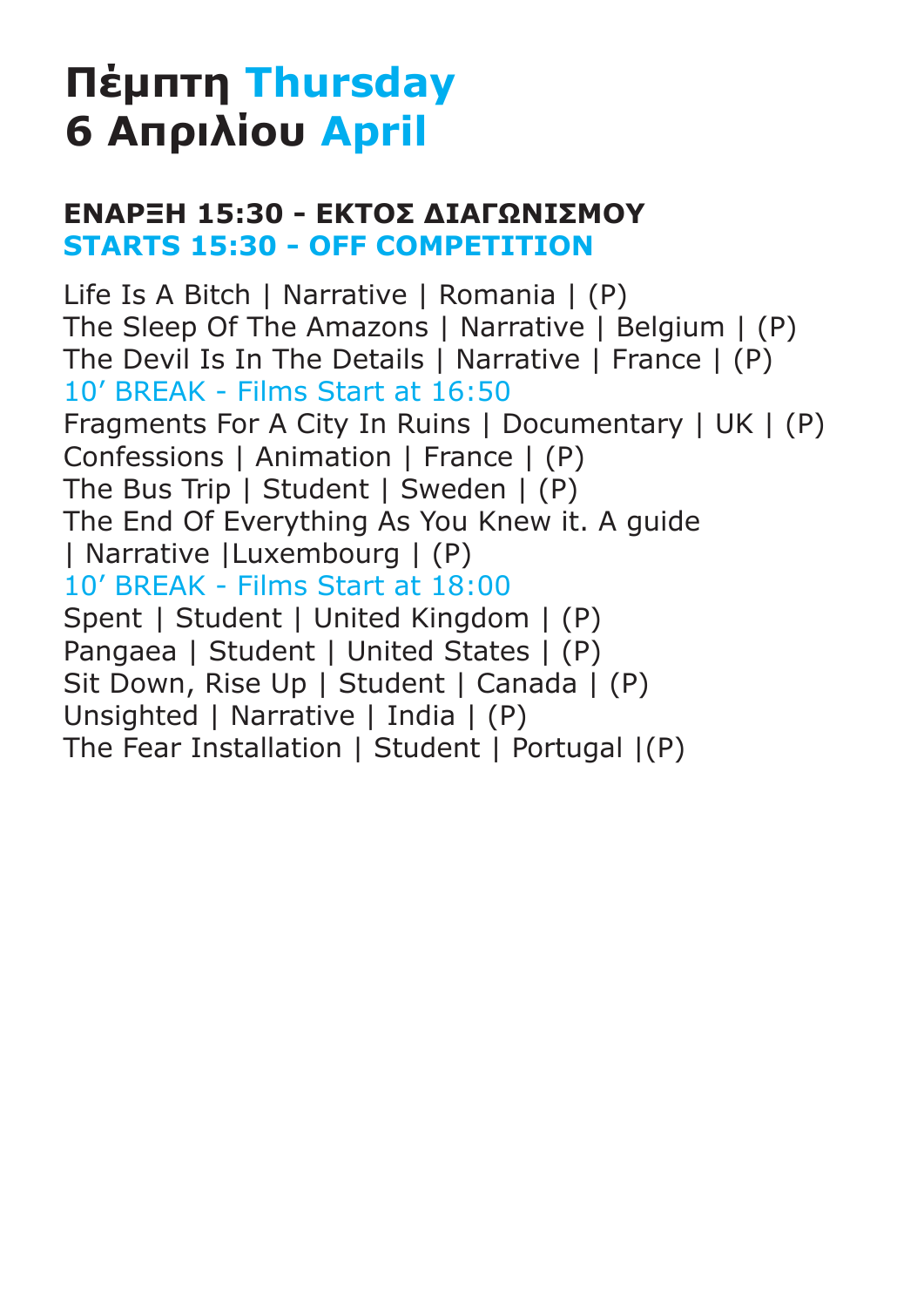# **ΑΙΘΟΥΣΑ B SCREENING ROOM B**

#### **ΕΝΑΡΞΗ 21:00 - ΕΚΤΟΣ ΔΙΑΓΩΝΙΣΜΟΥ STARTS 21:00 - OFF COMPETITION**

Life Is A Bitch | Narrative | Romania | (R) The Sleep Of The Amazons | Narrative | Belgium | (R) The Devil Is In The Details | Narrative | France | (R) 10' BREAK - Films Start at 22:20 Fragments For A City In Ruins | Documentary | UK | (R) Confessions | Animation | France | (R) The Bus Trip | Student | Sweden | (R) The End Of Everything As You Knew it. A guide | Narrative |Luxembourg | (R) 10' BREAK - Films Start at 23:30 Spent | Student | United Kingdom | (R) Pangaea | Student | United States | (R) Sit Down, Rise Up | Student | Canada | (R) Unsighted | Narrative | India | (R) The Fear Installation | Student | Portugal | (R)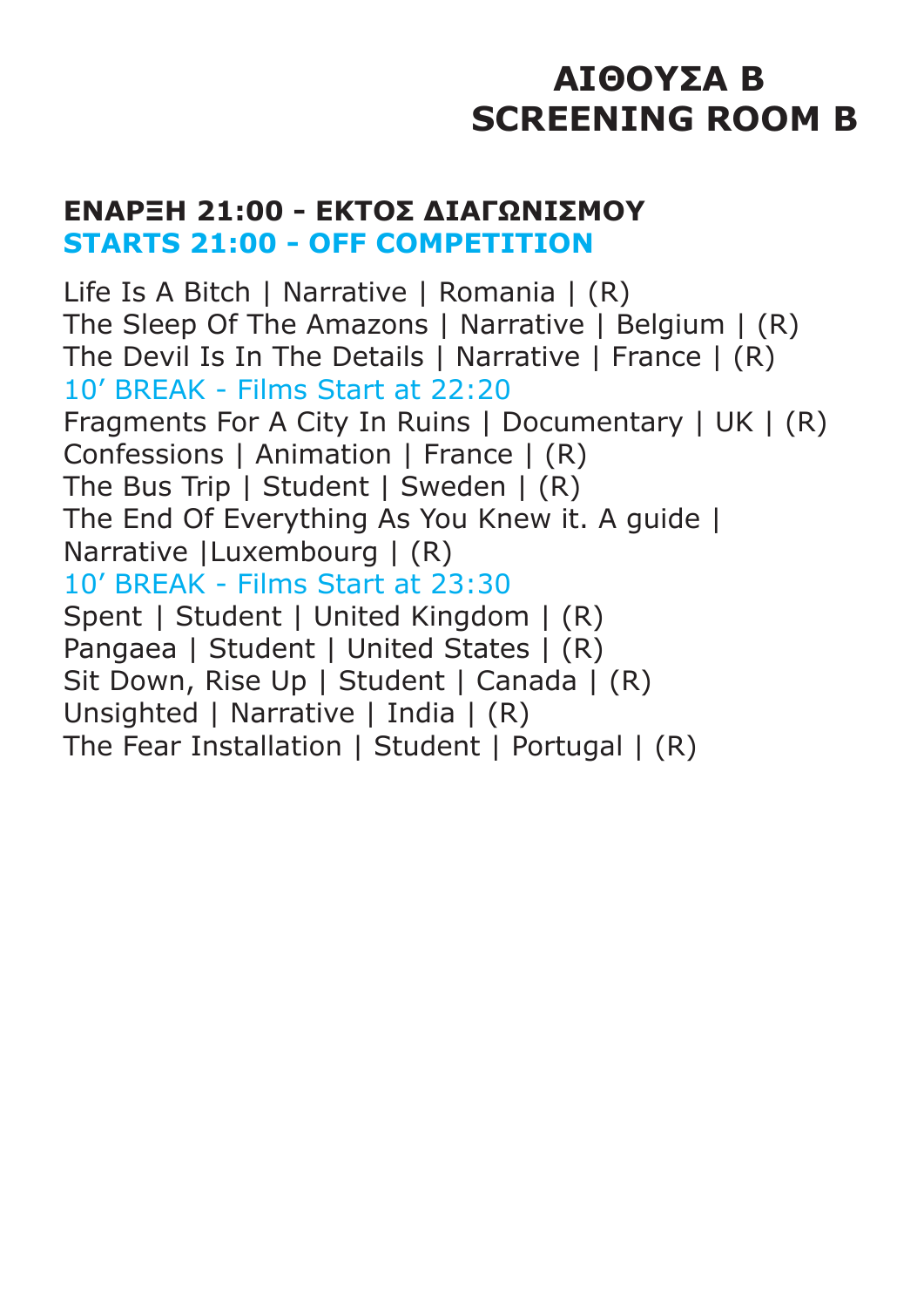# **Παρασκευή Friday ΑΙΘΟΥΣΑ Α 7 Απριλίου April SCREENING ROOM A**

#### **ΕΝΑΡΞΗ 12:00 - ΔΙΑΓΩΝΙΣΤΙΚΟ STARTS 12:00 - COMPETITION**

Icky | Animation | Iran | (R) Lucens | Animation | Switzerland | (R) Kill The President | Narrative | Spain | (R) Cirilo | Narrative| Spain | (R) Bombing Interviews | Student | Turkey | (R) 10' BREAK - Films Start at 13:00 Teddy Bear | Animation | Italy | (R) Vicarious | Animation | USA | (R) The Hose | Narrative | Iran | (R) My Name is Adam | Student | Lebanon | (R) Inversion | Animation | Iran | (R) Ernestina | Narrative | Argentina | (R) Noga Does Not Exist | Student | Israel | (R) The Wings of Evil | Narrative | France | (R) The Box | Student | Turkey | (R) Gratitude of The Prince | Animation | UK | (R) Carols | Narrative | Greece | (R) 20' BREAK - Films Start at 14:45 Happy Without Money | Documentary | Germany | (R) The Big Class | Narrative |Canada | (R) The Fountain Pen | Narrative | Iran | (R) The Paintings | Animation | Iran | (R) Leona | Narrative | Mexico | (R) 10' BREAK - Films Start at 15:50 Munitionnettes | Animation | France | (P) Green House | Narrative | United States | (P) Immigration | Animation | Belgium | (P) Element | Narrative | Colombia | (P) The Bone | Documentary | Turkey | (P) A Visit | Student | Egypt | (P)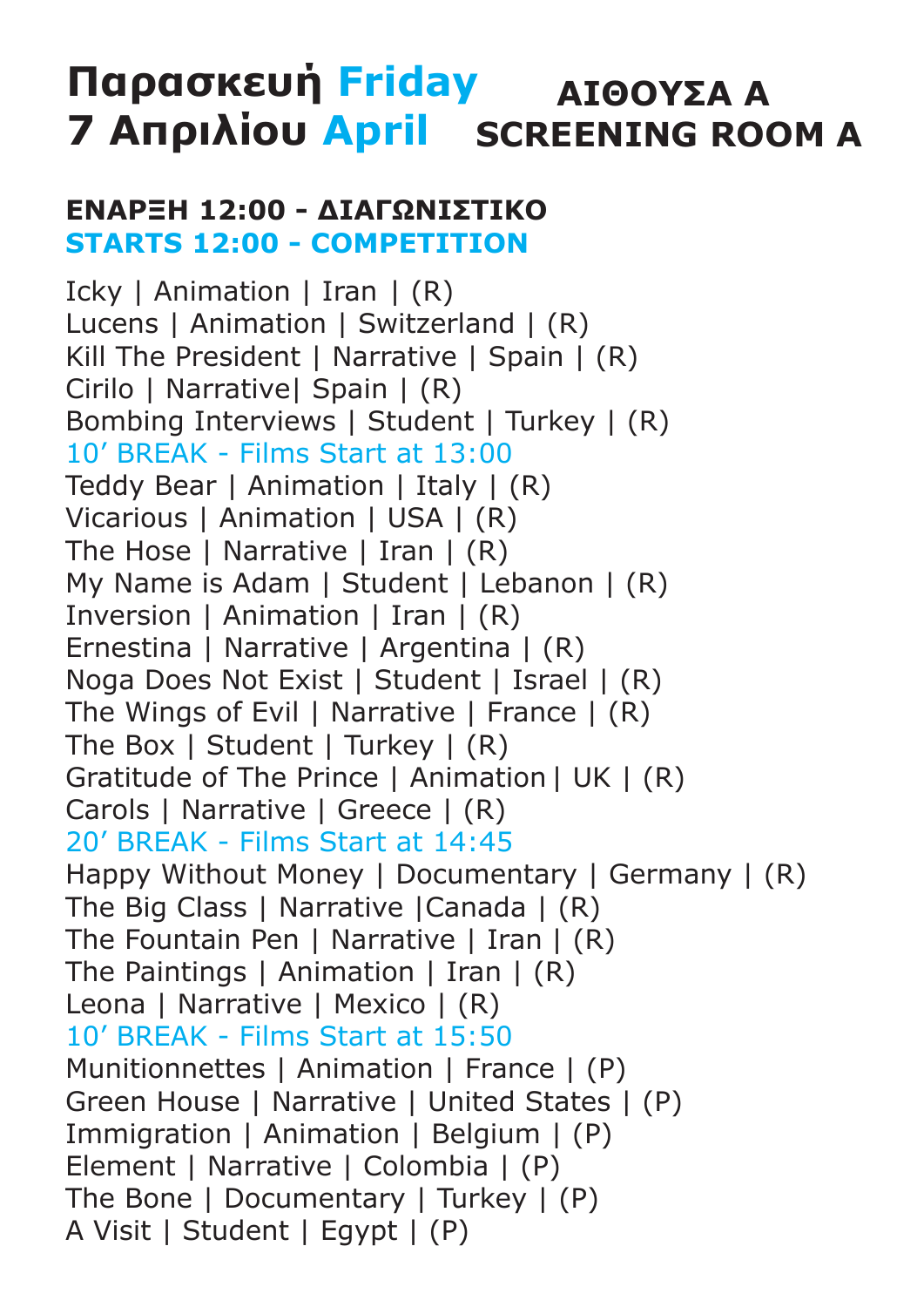Angle | Animation | Iraq | (P) Future is Irrevocable | Narrative | Argentina | (P) Mary | Student | Russian Federation | (P) Citizens | Student | Spain | (P) The Outcast | Student | United States | (P) 20' BREAK - Films Start at 17:50 Finito | Animation | Brazil | (P) Suspended Lives | Documentary | Brazil | (P) A Passion of Gold and Fire | Documentary | Belgium | (P) Preferentes | Narrative | Spain | (P) Crisis | Narrative | Italy | (P)

**19:00 -20:30 ΟΜΙΛΙΑ ΚΑΙ ΑΝΟΙΧΤΗΣ ΣΥΖΗΤΗΣΗ ΜΕ ΤΟ ΚΟΙΝΟ** ΘΑ ΑΝΑΚΟΙΝΩΘΟΥΝ ΤΑ ΟΝΟΜΑΤΑ ΤΩΝ ΟΜΙΛΗΤΩΝ ΣΤΟ WWW.IPASFILMFESTIVAL.COM **SPEECH AND OPEN DISCUSSION WITH THE AUDIENCE** THE NAMES OF THE SPEAKERS WILL BE ANNOUNCED AT WWW.TPASFILMFESTIVAL.COM

### **ΕΝΑΡΞΗ 21:00 - ΔΙΑΓΩΝΙΣΤΙΚΟ**

### **STARTS 21:00 - COMPETITION**

A Place | Narrative | Spain | (P) Chiara Zyz | Documentary | Italy | (P) Close Your Eyes .. Well | Narrrative | Iraq | (P) Eflin | Student | Turkey | (P) Far From Here | Documentary | France | (P) Hand Painted Sunny Daze | Student | United States | (P) Home Front | Narrative | Netherlands | (P) Inside Outside | Student | Israel | (P) Mother | Narrative | Georgia | (P)

## **23:00 | MEET AND DRINK | DJ YORGOS**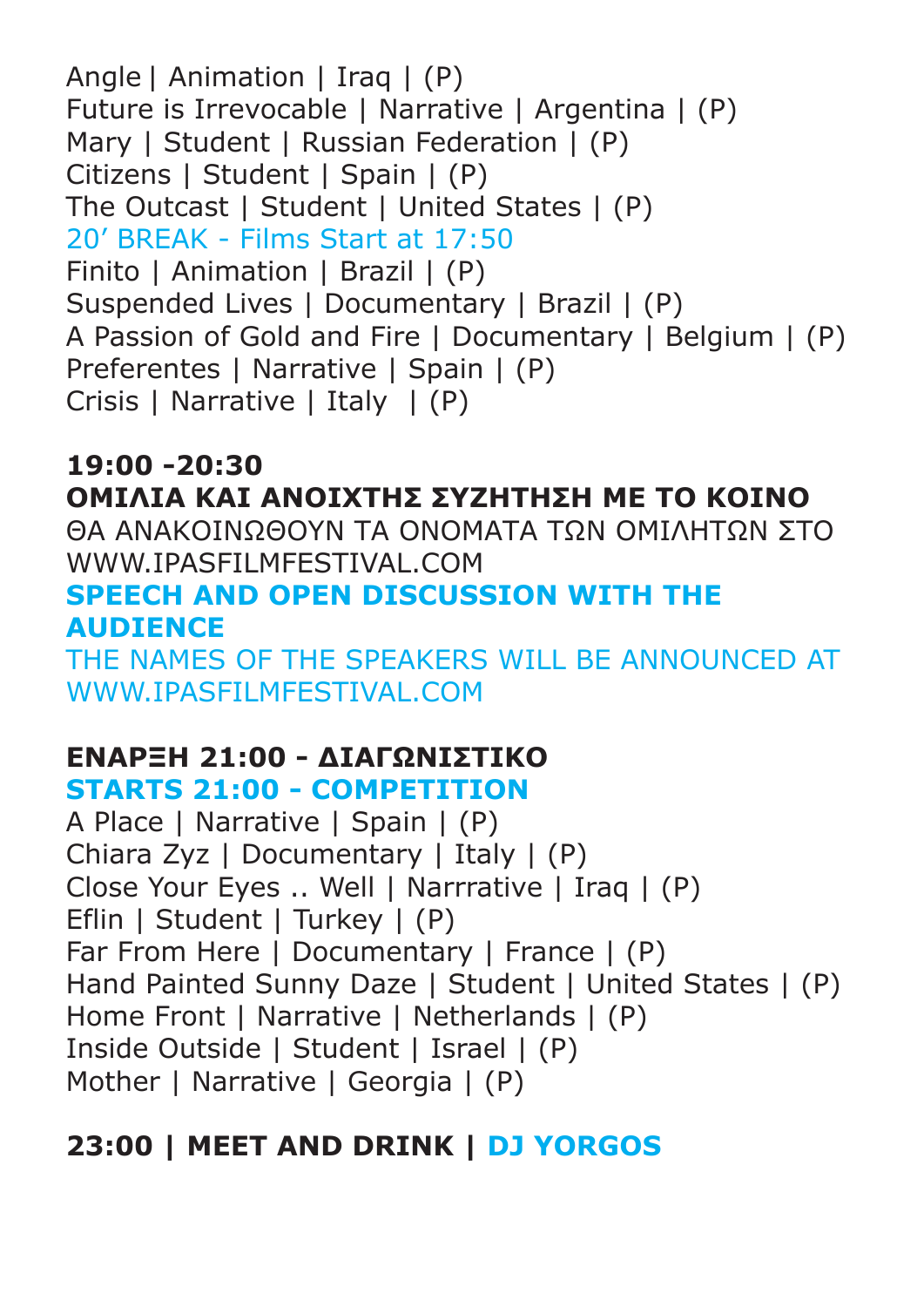# **Παρασκευή Friday 7 Απριλίου April**

#### **ΕΝΑΡΞΗ 12:00 - ΔΙΑΓΩΝΙΣΤΙΚΟ STARTS 12:00 - COMPETITION**

14.15 | Student | Turkey | (R) Biedaszyby | Documentary | Germany | (R) Stripy | Animation | Iran | (R) Before Me | Narrative | Canada | (R) A Historic Handshake | Narrative | France | (R) The Age of Reason | Narrative | France | (R) Horror Vacui | Narrative | Spain | (R) Dinner for Few | Animation | Greece | (R) 10' BREAK - Films Start at 13:40 Do Not Come to Europe | Documentary | Sweden | (R) Waste | Student | Argentina | (R) Sama (Dance) | Documentary | Iraq | (R) 911-Pizza | Narrative | France | (R) All About Emily | Student | Italy | (R) Icky | Animation | Iran | (R) Lucens | Animation | Switzerland | (R) Kill The President | Narrative | Spain | (R) Cirilo | Narrative| Spain | (R) 10' BREAK - Films Start at 15:20 Bombing Interviews | Student | Turkey | (R) Teddy Bear | Animation | Italy | (R) Vicarious | Animation | USA | (R) The Hose | Narrative | Iran | (R) My Name is Adam | Student | Lebanon | (R) Inversion | Animation | Iran | (R) Ernestina | Narrative | Argentina | (R) Noga Does Not Exist | Student | Israel | (R) The Wings of Evil | Narrative | France | (R)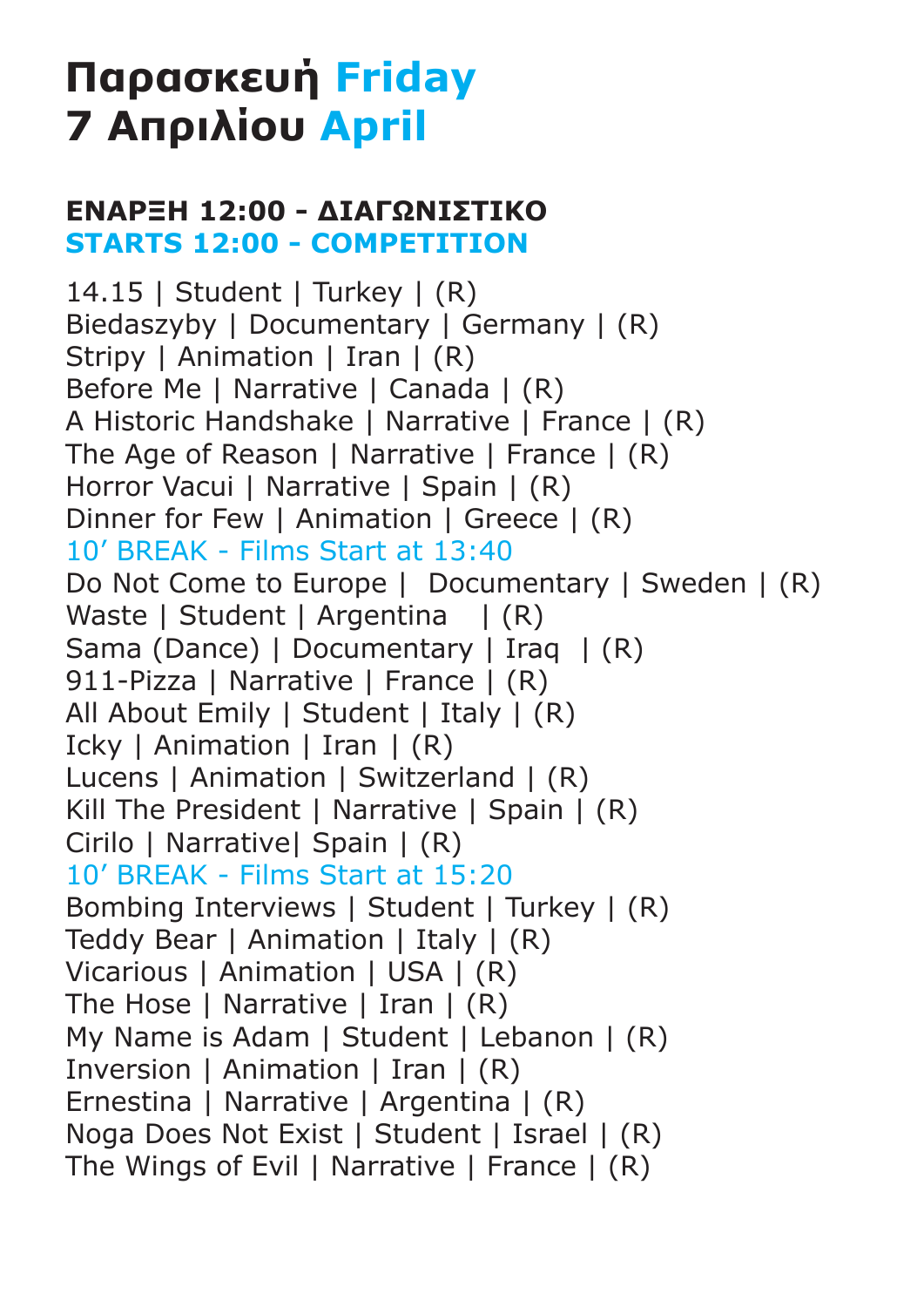# **ΑΙΘΟΥΣΑ B SCREENING ROOM B**

### 10' BREAK - Films Start at 16:40

The Box | Student | Turkey | (R) Gratitude of The Prince | Animation | UK | (R) Carols | Narrative | Greece | (R) Happy Without Money | Documentary | Germany | (R) The Big Class | Narrative | Canada | (R) The Fountain Pen | Narrative | Iran | (R) The Paintings | Animation | Iran | (R) Leona | Narrative | Mexico | (R)

#### **ΕΝΑΡΞΗ 21:00 - ΔΙΑΓΩΝΙΣΤΙΚΟ STARTS 21:00 - COMPETITION**

New Blacks | Documentary | Brazil | (P) Propaganda | Narrative | Russia | (P) The Edge | Animation | Russian | (P) The Skewed House | Narrative | Turkey | (P) They Call Us the Enemy | Narrative | Netherlands | (P) Zhakh | Narrrative | Iran | (P)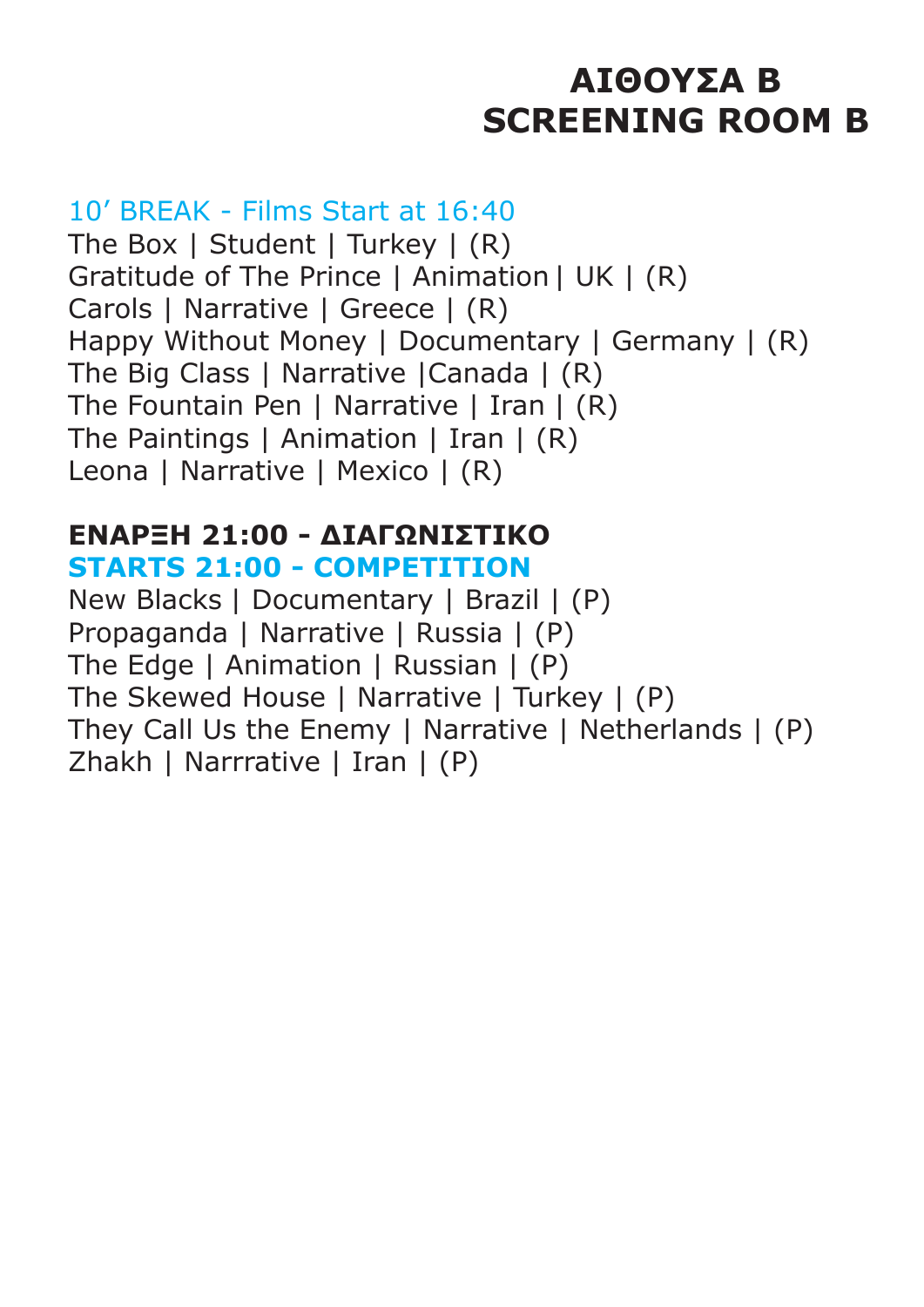# **Σάββατο Saturday 8 Απριλίου April**

### **ΕΝΑΡΞΗ 12:00 - ΔΙΑΓΩΝΙΣΤΙΚΟ STARTS 12:00 - COMPETITION**

Chiara Zyz | Documentary | Italy (R) The Edge | Animation | Russian | (R) Zhakh | Narrrative | Iran | (R) Inside Outside | Student | Israel | (R) Home Front | Narrative | Netherlands (R) They Call Us the Enemy | Narrative | Netherlands | (R) Far From Here | Documentary | France | (R) Eflin | Student | Turkey | (R) The Skewed House | Narrative | Turkey | (R) 20' BREAK - Films Start at 14:00 Propaganda | Narrative | Russia | (R) Hand Painted Sunny Daze | Student | United States | (R) Mother | Narrative | Georgia  $|(R)$ Close Your Eyes .. Well | Narrrative | Iraq (R) A Place | Narrative | Spain (R) New Blacks | Documentary | Brazil |(R) 10' BREAK - Films Start at 15:15 Munitionnettes | Animation | France | (R) Green House | Narrative | United States | (R) Immigration | Animation | Belgium | (R) Element | Narrative | Colombia | (R) The Bone | Documentary | Turkey | (R) A Visit | Student | Egypt | (R) Angle | Animation | Iraq | (R) Future is Irrevocable | Narrative | Argentina | (R) Mary | Student | Russian Federation | (R) Citizens | Student | Spain | (R) The Outcast | Student | United States | (R)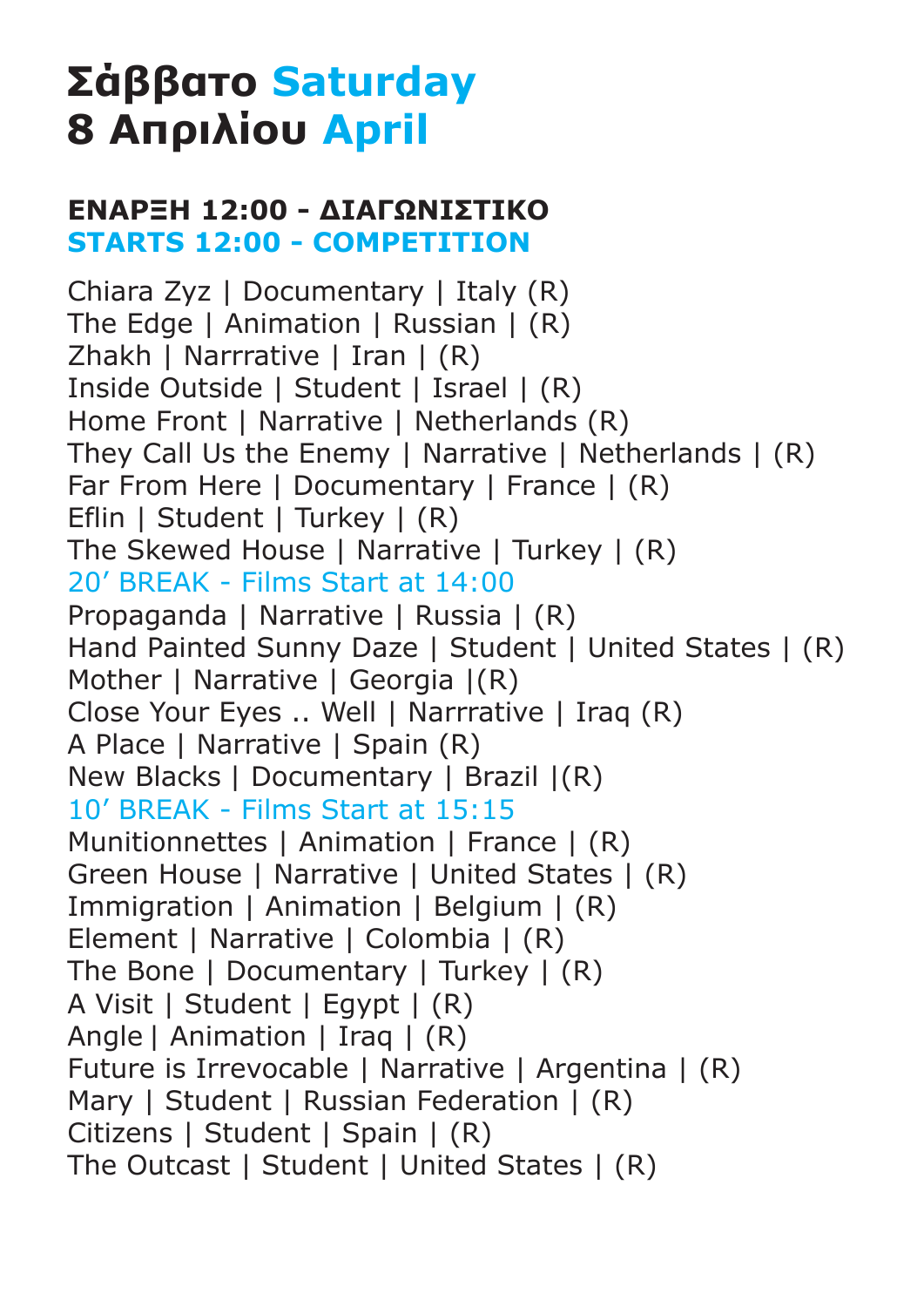# **ΑΙΘΟΥΣΑ Α SCREENING ROOM A**

20' BREAK - Films Start at 17:00 Finito | Animation | Brazil | (R) Suspended Lives | Documentary | Brazil | (R) A Passion of Gold and Fire | Documentary | Belgium | (R) Preferentes | Narrative | Spain | (R) Crisis | Narrative | Italy | (R) 10' BREAK - Films Start at 18:00 Chiara Zyz | Documentary | Italy (R) The Edge | Animation | Russian | (R) Zhakh | Narrrative | Iran | (R) Inside Outside | Student | Israel | (R) Home Front | Narrative | Netherlands (R) They Call Us the Enemy | Narrative | Netherlands | (R) Far From Here | Documentary | France | (R) Eflin | Student | Turkey | (R) The Skewed House | Narrative | Turkey | (R) 20' BREAK - Films Start at 20:00 Propaganda | Narrative | Russia | (R) Hand Painted Sunny Daze | Student | United States | (R) Mother | Narrative | Georgia  $|(R)$ Close Your Eyes .. Well | Narrrative | Iraq (R) A Place | Narrative | Spain (R) New Blacks | Documentary | Brazil |(R)

23:00 | **ΠΑΡΤΙ PARTY** ΜΕ ΤΗ ΡΑΔΙΟΦΩΝΙΚΗ ΠΑΡΑΓΩΓΟ ΡΟΥΜΠΙΝΗ ΣΤΑΓΚΟΥΡΑΚΗ (ΚΟΣΜΟΣ FM) ΚΑΙ ΤΟΝ DJ Lø With the radio producer ROUBINI STAGOURAKI (KOSMOS FM) and Dj Lø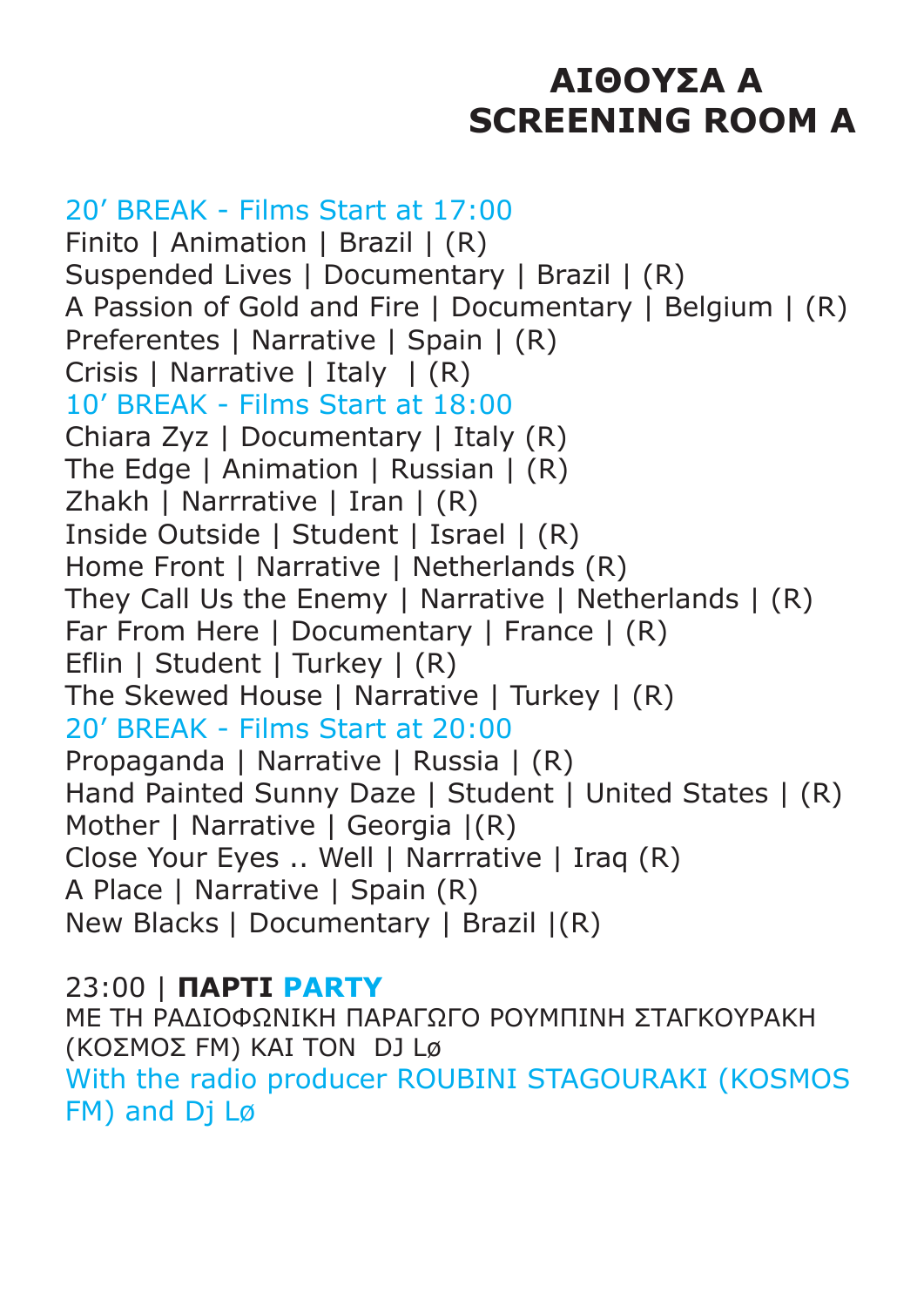# **Σάββατο Saturday 8 Απριλίου April**

#### **ΕΝΑΡΞΗ 12:00 - ΔΙΑΓΩΝΙΣΤΙΚΟ - ΧΩΡΙΣ ΔΙΑΛΕΙΜΜΑ STARTS 12:00 - COMPETITION - WITHOUT BREAKS**

14.15 | Student | Turkey | (R) Biedaszyby | Documentary | Germany | (R) Stripy | Animation | Iran | (R) Before Me | Narrative | Canada | (R) A Historic Handshake | Narrative | France | (R) The Age of Reason | Narrative | France | (R) Horror Vacui | Narrative | Spain | (R) Dinner for Few | Animation | Greece | (R) Do Not Come to Europe | Documentary | Sweden | (R) Waste | Student | Argentina | (R) Sama (Dance) | Documentary | Iraq | (R) 911-Pizza | Narrative | France | (R) All About Emily | Student | Italy | (R) Icky | Animation | Iran | (R) Lucens | Animation | Switzerland | (R) Kill The President | Narrative | Spain | (R) Cirilo | Narrative| Spain | (R) Bombing Interviews | Student | Turkey | (R) Teddy Bear | Animation | Italy | (R) Vicarious | Animation | USA | (R) The Hose | Narrative | Iran | (R) My Name is Adam | Student | Lebanon | (R) Inversion | Animation | Iran | (R) Ernestina | Narrative | Argentina | (R) Noga Does Not Exist | Student | Israel | (R) The Wings of Evil | Narrative | France | (R) The Box | Student | Turkey | (R) Gratitude of The Prince | Animation | UK | (R) Carols | Narrative | Greece | (R) Happy Without Money | Documentary | Germany | (R) The Big Class | Narrative |Canada | (R)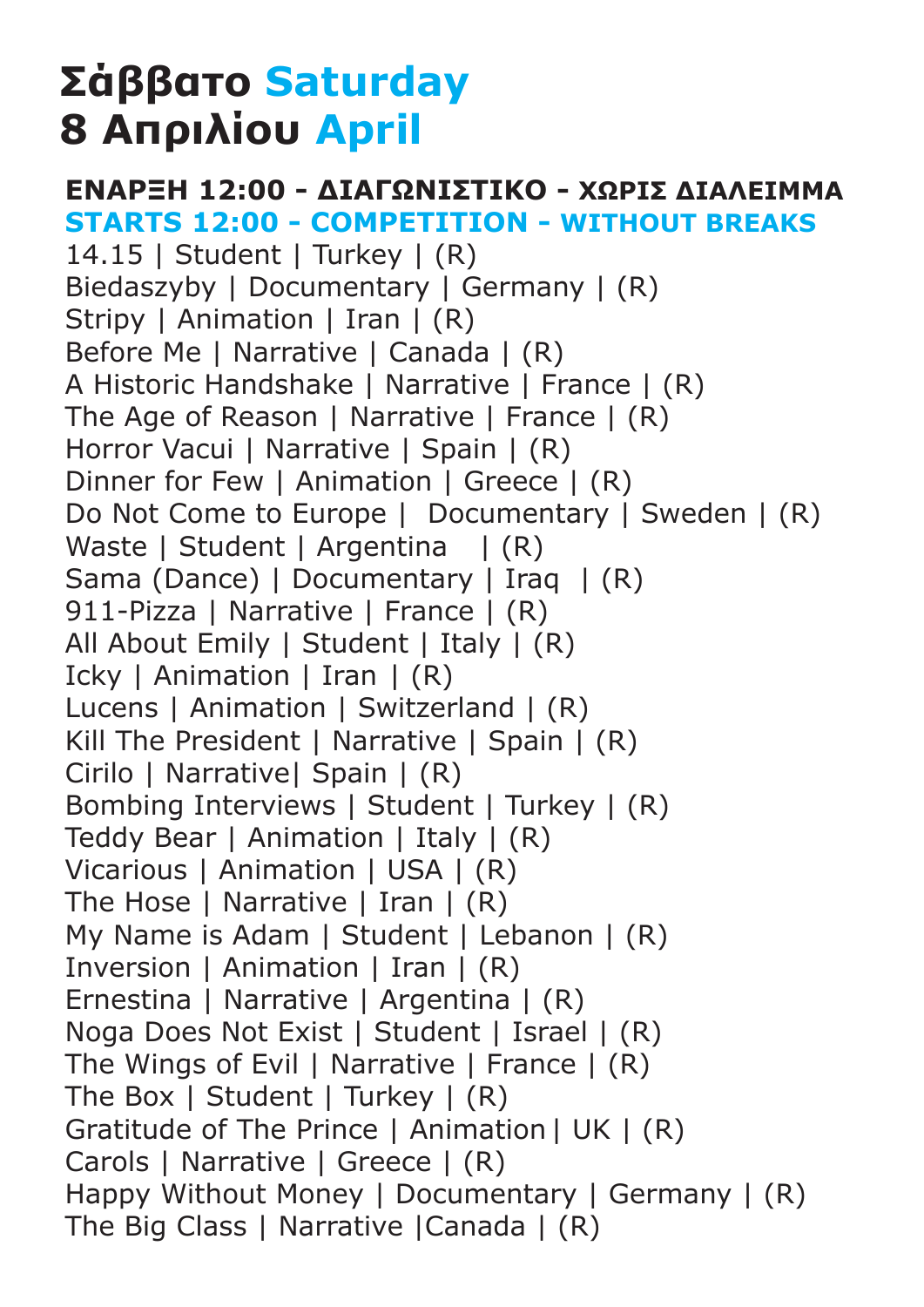# **ΑΙΘΟΥΣΑ B SCREENING ROOM B**

The Fountain Pen | Narrative | Iran | (R) The Paintings | Animation | Iran | (R) Leona | Narrative | Mexico | (R) Munitionnettes | Animation | France | (R) Green House | Narrative | United States | (R) Immigration | Animation | Belgium | (R) Element | Narrative | Colombia | (R) The Bone | Documentary | Turkey | (R) A Visit | Student | Egypt | (R) Angle | Animation | Iraq | (R) Future is Irrevocable | Narrative | Argentina | (R) Mary | Student | Russia | (R) Citizens | Student | Spain | (R) The Outcast | Student | United States | (R) Finito | Animation | Brazil | (R) Suspended Lives | Documentary | Brazil | (R) A Passion of Gold and Fire | Documentary | Belgium | (R) Preferentes | Narrative | Spain | (R) Crisis | Narrative | Italy | (R) Chiara Zyz | Documentary | Italy (R) The Edge | Animation | Russian | (R) Zhakh | Narrrative | Iran | (R) Inside Outside | Student | Israel | (R) Home Front | Narrative | Netherlands (R) They Call Us the Enemy | Narrative | Netherlands | (R) Far From Here | Documentary | France | (R) Eflin | Student | Turkey | (R) The Skewed House | Narrative | Turkey | (R) Propaganda | Narrative | Russia | (R) Hand Painted Sunny Daze | Student | United States | (R) Mother | Narrative | Georgia  $|(R)$ Close Your Eyes .. Well | Narrrative | Iraq (R) A Place | Narrative | Spain (R) New Blacks | Documentary | Brazil |(R)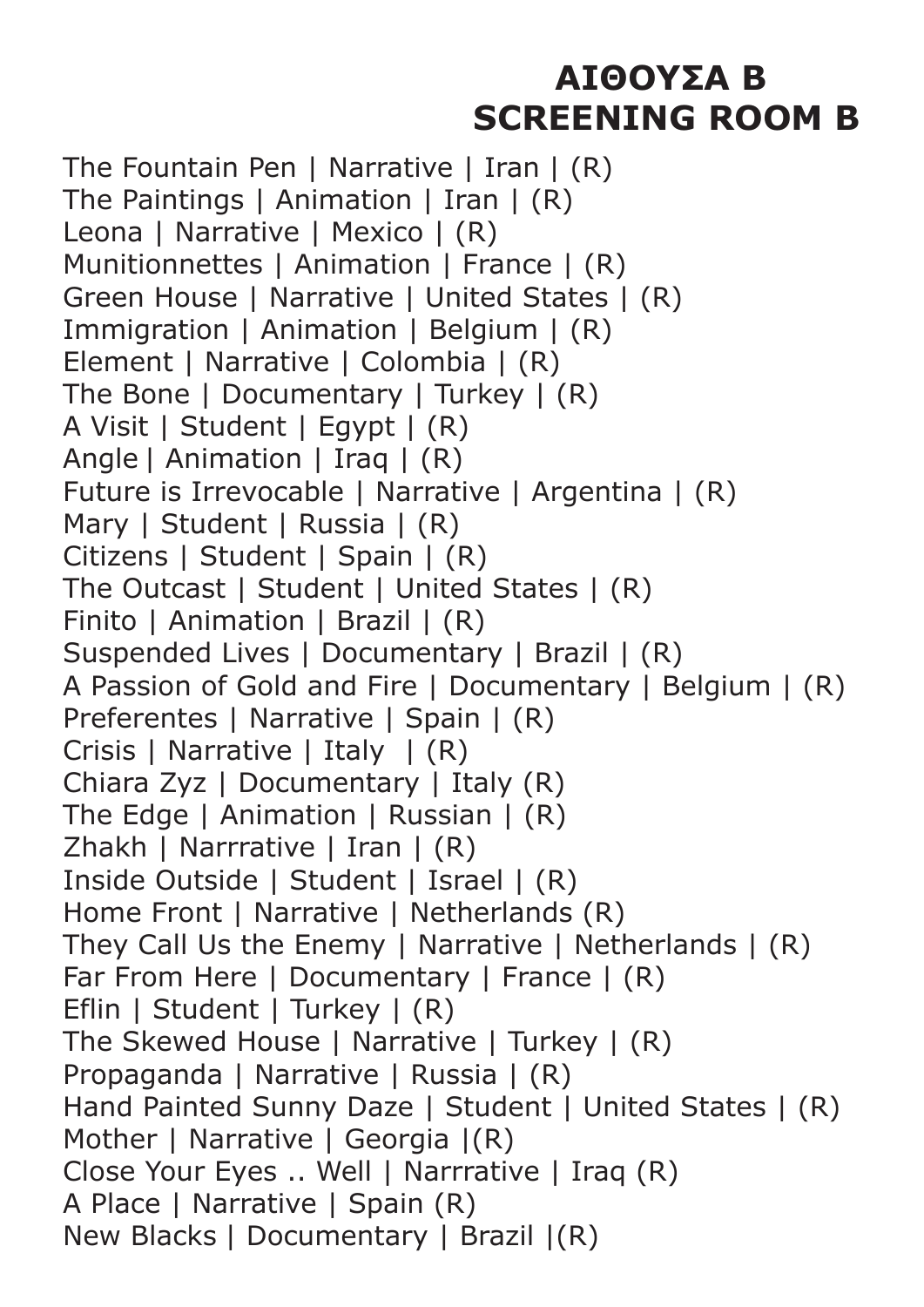### **Κυριακή Sunday 9 Απριλίου April SCREENING ROOM AΑΙΘΟΥΣΑ Α**

#### **ΕΝΑΡΞΗ 17:00 - ΦΙΝΑΛΙΣΤ ΚΡΙΤIΚΗΣ ΕΠΙΤΡΟΠΗΣ STARTS 17:00 - JURY COMMITTEE FINALISTS**

Horror Vacui | Narrative | Spain | (R) Dinner for Few | Animation | Greece | (R) Sama (Dance) | Documentary | Iraq | (R) Icky | Animation | Iran | (R) Teddy Bear | Animation | Italy | (R) Ernestina | Narrative | Argentina | (R) Happy Without Money | Documentary | Germany | (R) 10' BREAK - Films Start at 18:30 A Historic Handshake | Narrative | France | (R) The Big Class | Narrative |Canada | (R) Leona | Narrative | Mexico | (R) Mary | Student | Russia | (R) Finito | Animation | Brazil | (R) Propaganda | Narrative | Russia | (R) New Blacks | Documentary | Brazil |(R)

20:30 | **ΑΠΟΝΟΜΗ ΒΡΑΒΕΙΩΝ ΚΡΙΤΙΚΗΣ ΕΠΙΤΡΟΠΗΣ ΚΑΙ ΚΟΙΝΟΥ** | ΟΜΙΛΙΑ ΚΡΙΤΙΚΗΣ ΕΠΙΤΡΟΠΗΣ ΚΑΙ ΑΝΟΙΧΤΗ ΣΥΖΗΤΗΣΗ ΜΕ ΤΟ ΚΟΙΝΟ ΚΑΙ ΤΟΥΣ ΔΙΟΡΓΑΝΩΤΕΣ (The Default Project)

> **JURY AND AUDIENCE AWARDS** JURY COMMITTEE SPEECH AND OPEN DISCUSSION WITH THE AUDIENCE AND THE DIRECTORS OF THE FESTIVAL (The Default Project)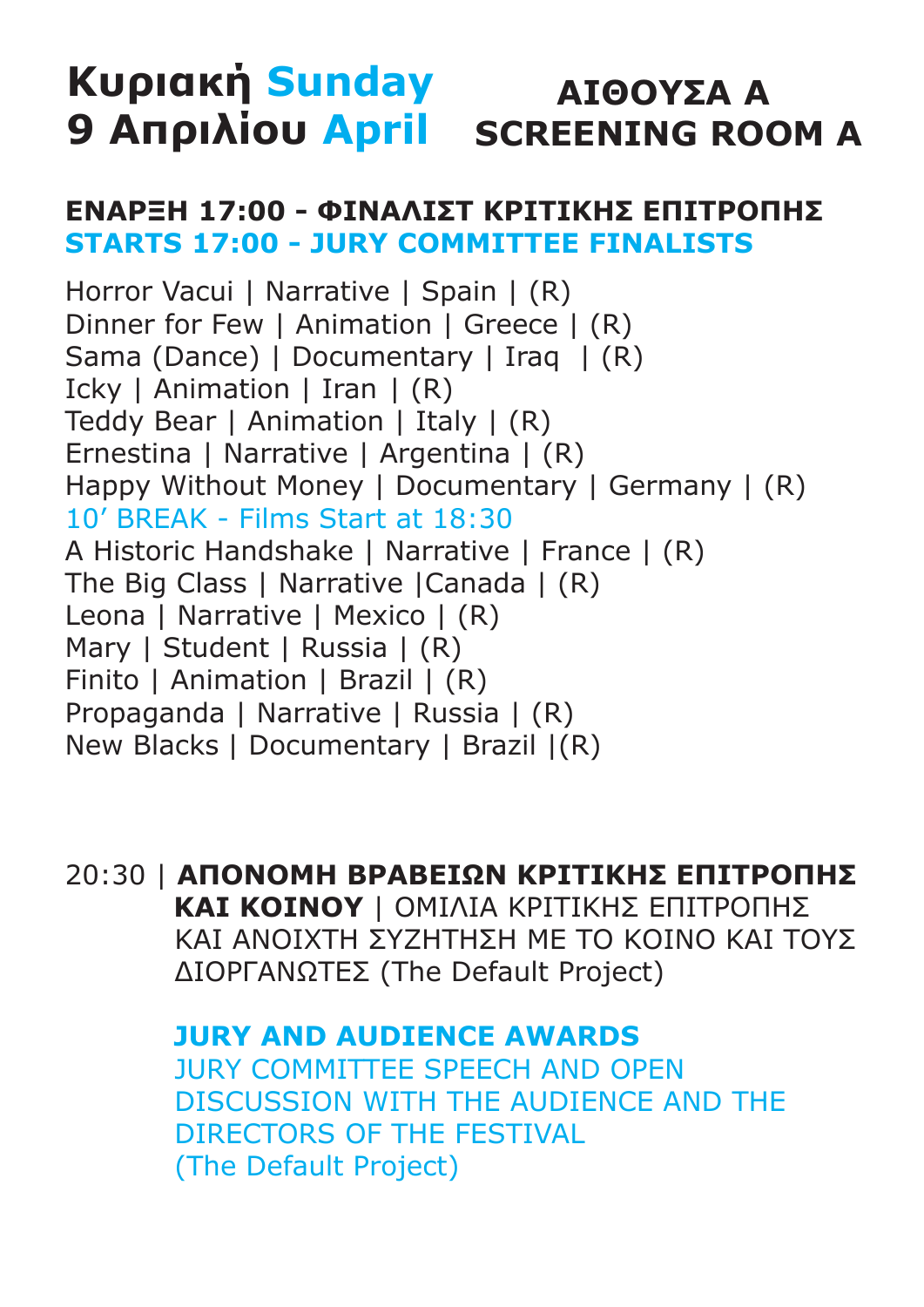### **Κυριακή Sunday 9 Απριλίου April SCREENING ROOM B ΑΙΘΟΥΣΑ B**

### **ΕΝΑΡΞΗ 17:00 - ΕΚΤΟΣ ΔΙΑΓΩΝΙΣΜΟΥ STARTS 17:00 - OFF COMPETITION**

Life Is A Bitch | Narrative | Romania | (R) The Sleep Of The Amazons | Narrative | Belgium | (R) The Devil Is In The Details | Narrative | France | (R) 10' BREAK - Films Start at 18:20 Fragments For A City In Ruins | Documentary | UK | (R) Confessions | Animation | France | (R) The Bus Trip | Student | Sweden | (R) The End Of Everything As You Knew it. A guide | Narrative |Luxembourg | (R) 10' BREAK - Films Start at 19:30 Spent | Student | United Kingdom | (R) Pangaea | Student | United States | (R) Sit Down, Rise Up | Student | Canada | (R) Unsighted | Narrative | India | (R) The Fear Installation | Student | Portugal | (R)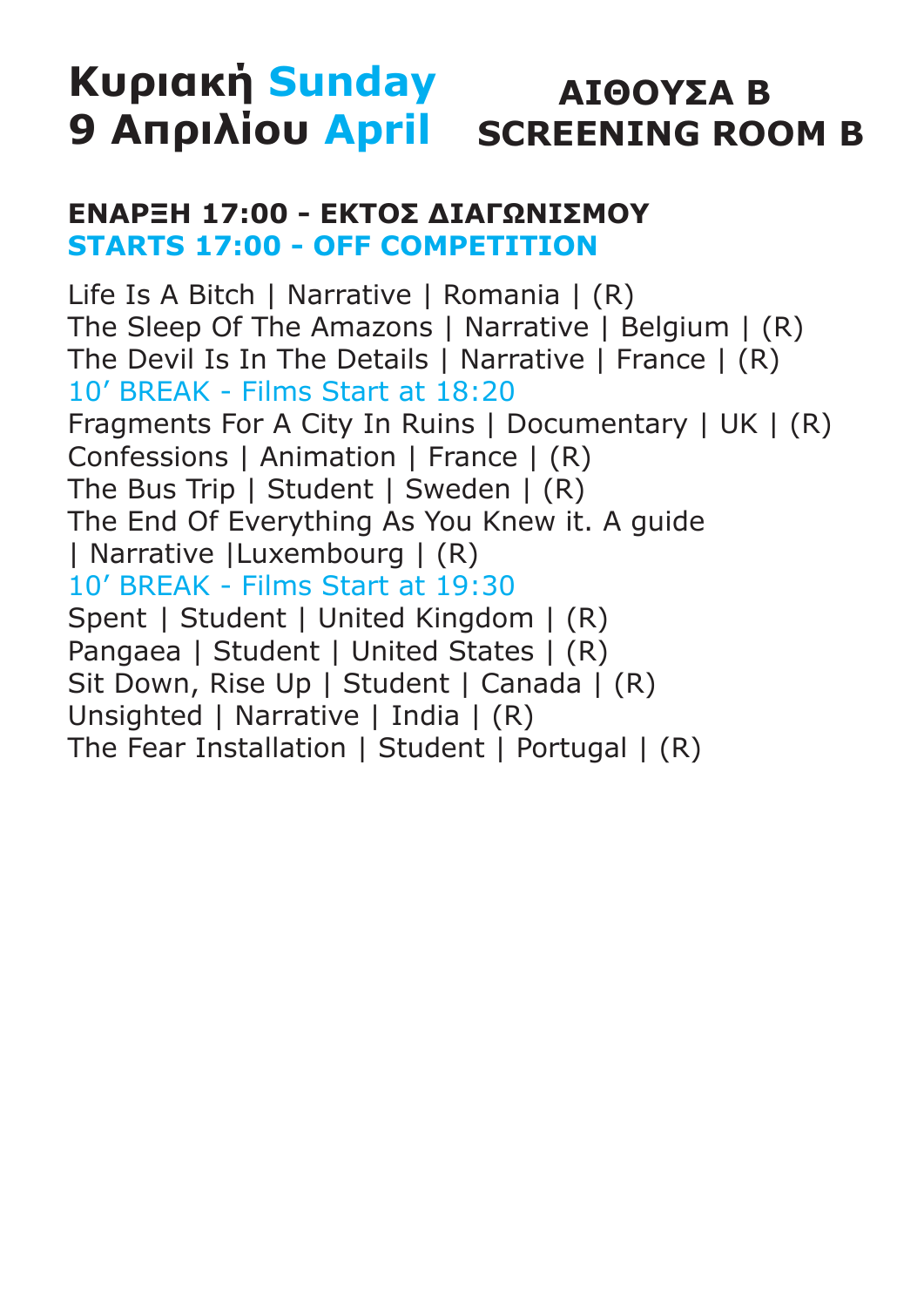# **TA ΦΙΛΜ ΠΟΥ ΔΙΑΓΩΝΙΖΟΝΤΑΙ ΑΠΟ TO A ΣΤΟ Ω THE FILMS IN COMPETITION SECTION FROM A TO Z**

**14.15** (8:55) (Student) Kenan Subaşı (Turkey)<br>Thursdav 12.00 A **Thursday Thursday 21.00 A Friday 12.00 B Saturday 12.00 B**



A twelve year-old girl plays the accordion on a ferry sailing through the Strait of Istanbul and gently asks for tips, but no one seems to care for her. A small reward comes at last from a young couple; two persons one least expected to do so.

| <b>911 – Pizza</b> $(7:17)$ (Narrative) |  |  |
|-----------------------------------------|--|--|
| Elefterios Zacharopoulos ((France)      |  |  |
| 13.00 A                                 |  |  |
| 22.00 A                                 |  |  |
| 13.40 B                                 |  |  |
| 12.00 B                                 |  |  |
|                                         |  |  |



We are in the emergency calls center of Paris when a desperate young woman calls and irrevocably asks for a pizza… Is this a farce? And what if it isn't a joke at all?

#### **A Historic Handshake** (3:00)

Aurélien Laplace (Narrative) (France) **Thursday 12.00 A Thursday 21.00 A Friday 12.00 B Saturday 12.00 B Sunday 18.30 A**



Washington–September 13, 1993: Israeli Prime Minister Yitzhak Rabin shakes hands with Palestine Liberation Organization chairman Yasser Arafat at the White House after signing the Oslo Accords. Everything is planned out, except for an extravagant detail!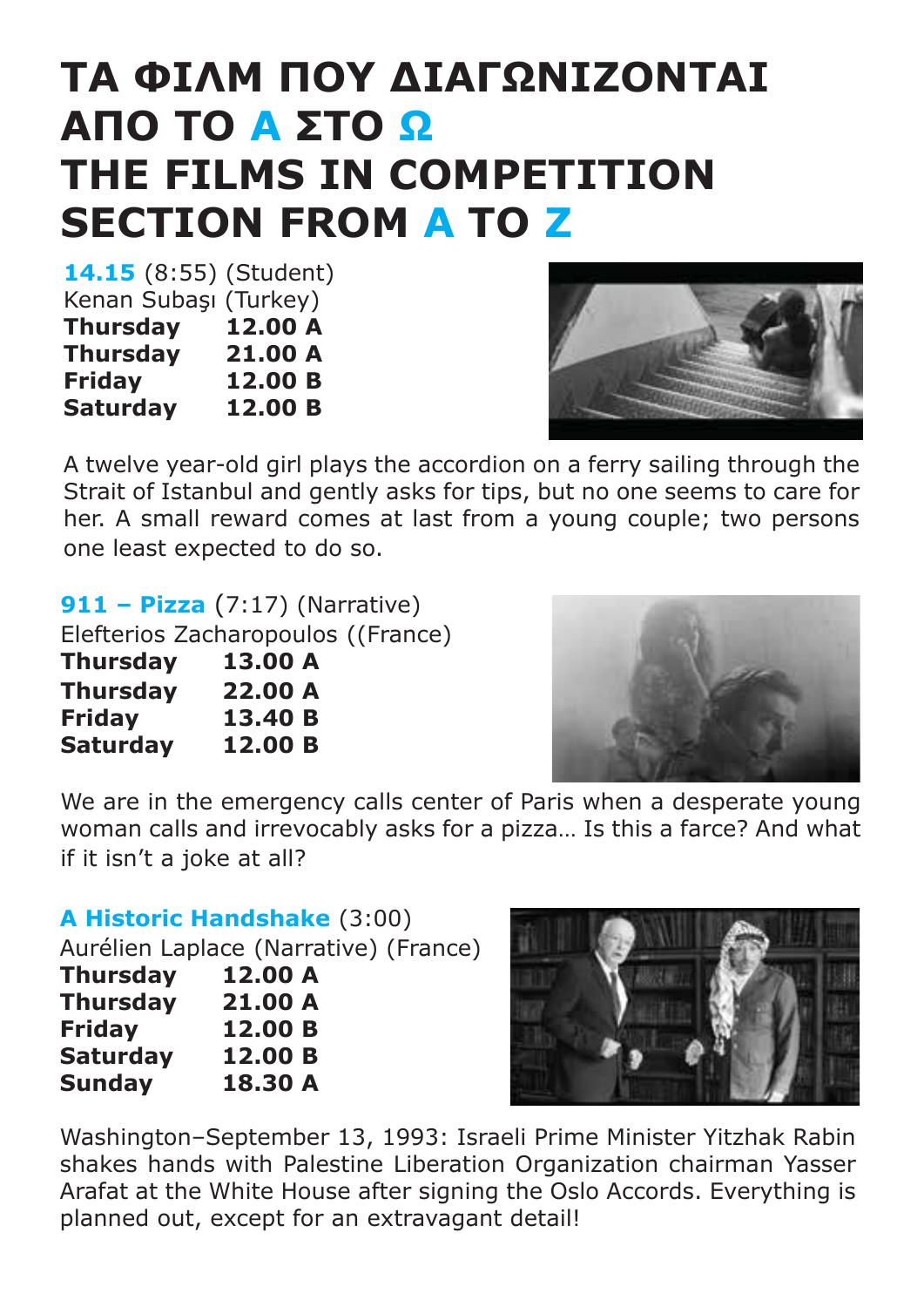## **A Passion of Gold & Fire** (6:05)

Pins Sébastien (Documentary) (Belgium)<br>Fridav 17.50 A

**17.50 A**<br>12.00 B **Saturday Saturday 17.00 A**



An iconoclastic nature-fiction short homage to a passionate beekeeper, who is fascinated by the relentless beauty and mystery of Nature and who unavoidably worries about the future of his apiary school.

**A Place** (12:00) (Narrative) Iván Fernández de Córdoba (Spain)

**Friday 21.00 A Saturday Saturday 14.00 A Saturday 20.00 A**



An Arab refugee will have to overcome a European family's prejudice in order to repair his car and reach his destination.

**A Visit** (11:54) (Student) Alaadin Assem (Egypt)

**Friday 15.50 A Saturday 12.00 B**

**Saturday 15.15 A**



Hesham, a joyous young student, gets imprisoned for 6 month for painting graffiti ! In the desperate intimacy of his prison's cell, he finds himself being part of an innocent youthful tribe that obsessively waits for the life-saving visit of Freedom.

**All About Emily** (7:00) (Student) Valentina Casadei (France) **Thursday 13.00 A Friday 13.40 B Saturday 12.00 B**



Ana is a caring and discreet housekeeper who keeps being bullied by Emily, a hysterical despotic bourgeois widow, for no apparent reason. She endures these abuses in order to avoid being sent back to her country in Latin America. But just after she has finally thought of a small revenge, she discovers what will change everything in that house: Emily's devastating secret.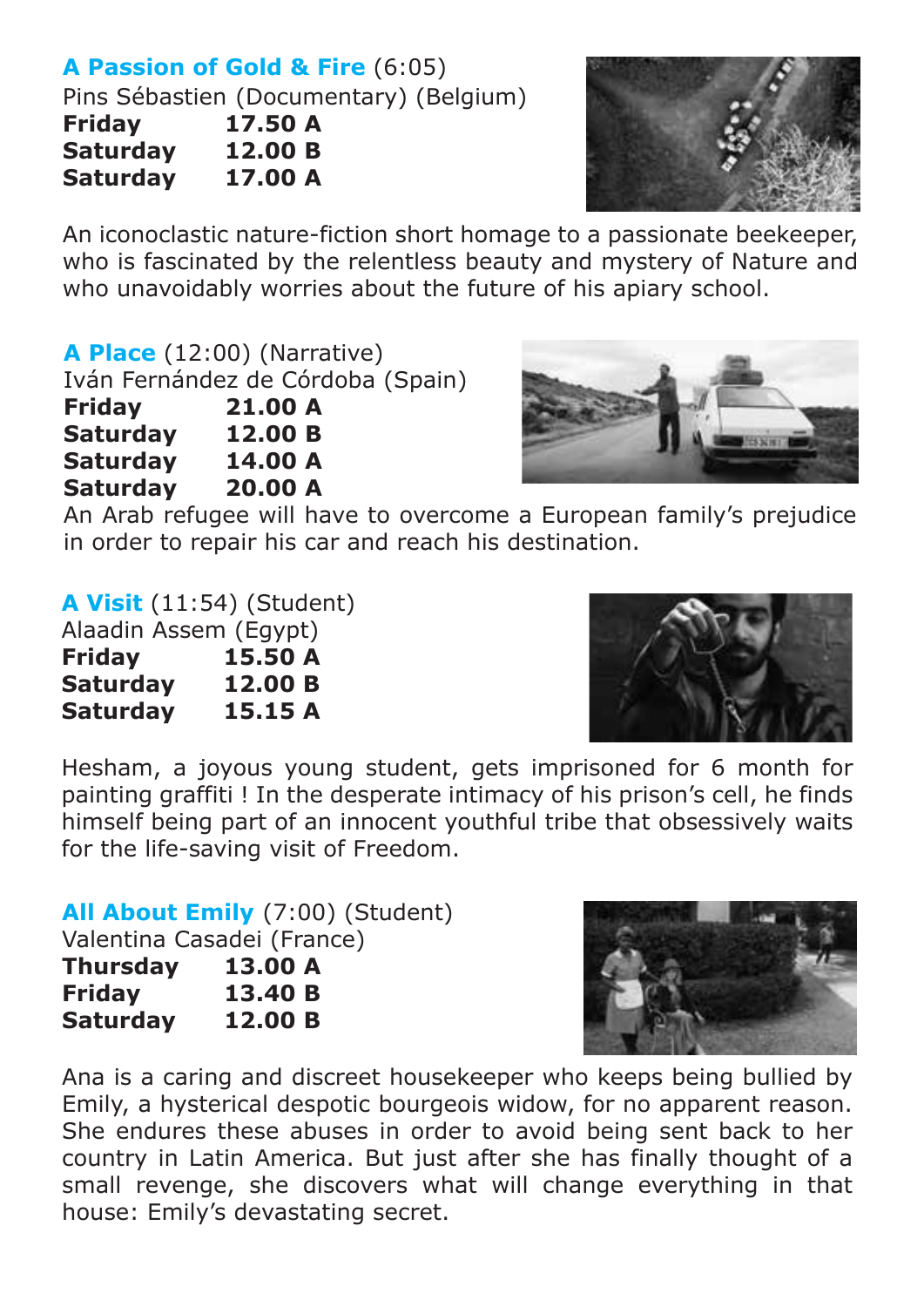**Angle** (4:00) (Animation) Khaled Albayati (Iraq)<br>Fridav 15.50 A **15.50 A**<br>**12.00 B Saturday 12.00 B Saturday** 



Two men strongly disagree and threaten each other to start a war… but disagreements are often a matter of standpoint.

**Before Me** (16:33) (Narrative)

| Karim Ayari (Canada) |         |  |
|----------------------|---------|--|
| <b>Thursday</b>      | 12.00 A |  |
| <b>Thursday</b>      | 21.00 A |  |
| Friday               | 12.00 B |  |
| <b>Saturday</b>      | 12.00 B |  |



The compelling story of a once happy but now broken family, set in the middle of winter, that sheds a harsh light on cultural misunderstanding and religious intolerance. An open-minded mother, a father with preconceived ideas and a Muslim neighbour/lover. But, for the most part, a nine year-old boy who unconsciously flirts with bigotry and passionately seeks for definite answers.

**Biedaszyby** (16:00) (Documentary) Paul Henschel and Jörg Winterbauer

| Thursday        | 12.00 A |
|-----------------|---------|
| <b>Thursday</b> | 21.00 A |
| <b>Friday</b>   | 12.00 B |
| <b>Saturday</b> | 12.00 B |



Not far from the German border, people are trying to make a living through illegal coalmining. A story about a hidden side of Europe told by Roman Janiszek, an unemployed and seriously ill miner who risks his life every day in order to preserve it.

**Bombing Interviews** (12:00) (Student)

Naz Önen (Turkey)

| Thursday      | 14.50 A |
|---------------|---------|
| <b>Friday</b> | 12.00 A |
| <b>Friday</b> | 15.20 B |
| Saturday      | 12.00 B |



On February 17 2016 in Ankara, at least 30 people died and 61 were injured in a bombing. Turkish citizens share their opinions and worries on the horrific attack.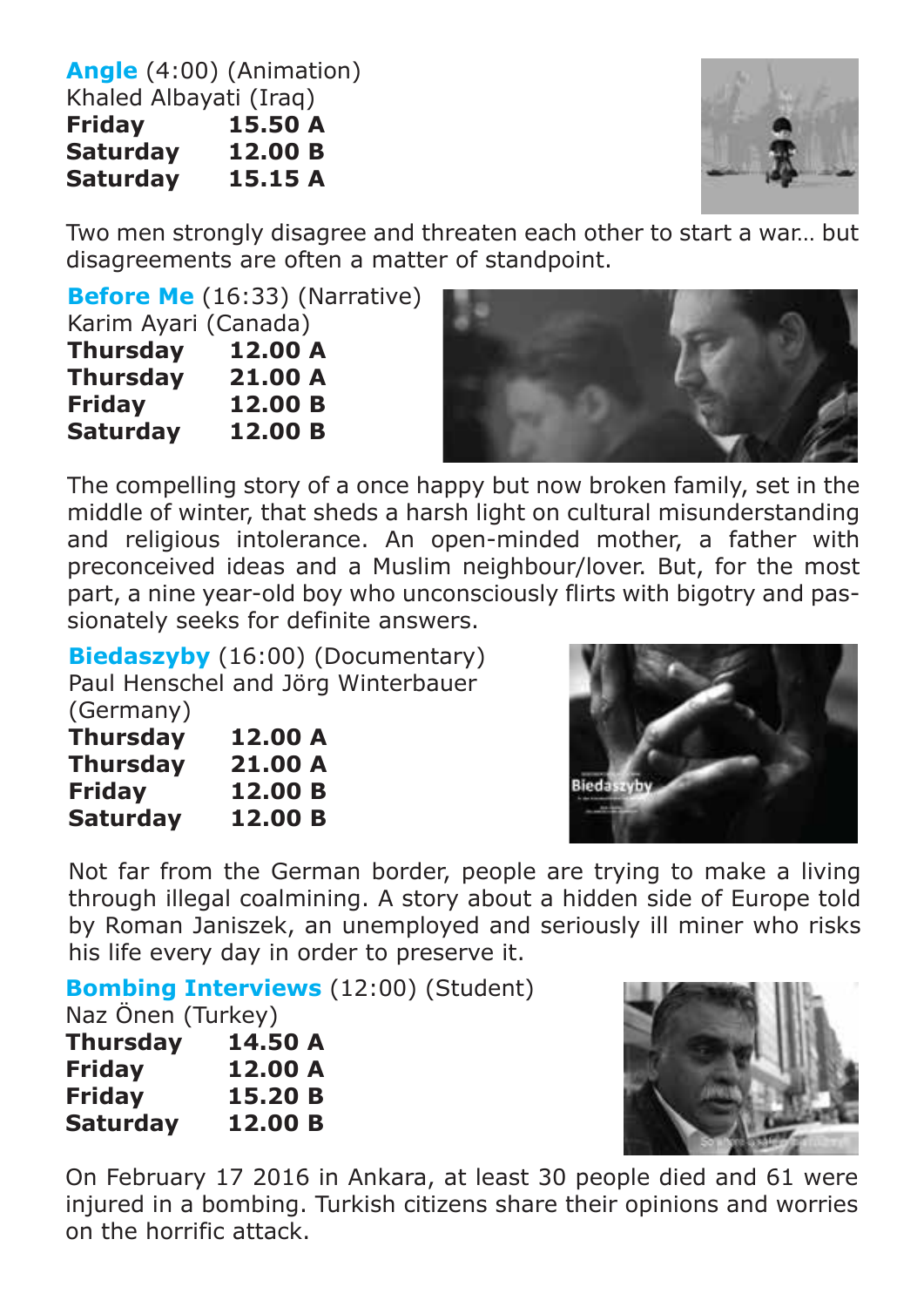**Carols** (15:40) (Narrative) Thanos Psichogios (Greece) 6/4 12:00 & 21:00

| Thursday      | 15.50 A |
|---------------|---------|
| <b>Friday</b> | 13.00 A |
| <b>Friday</b> | 16.40 B |
| Saturday      | 12.00 B |

It's Christmas Eve in Athens, and 12-year-old Andreas goes from house to house singing carols. He doesn't want to keep the money for himself but to help his family getting through that difficult time. Except that he could never imagine how far his unemployed father has gone to achieve that same thing…

**Chiara Zyz** (15:00) (Documentary) Gaetano Di Lorenzo (Italy)

| Friday   | 21.00 A |
|----------|---------|
| Saturday | 12.00 A |
| Saturday | 18.00 A |
| Saturday | 12.00 B |
|          |         |

A moving documentary following the activities of Santa Chiara, the first center in Palermo to welcome migrants in the 1980's, a center synonym for hospitality and integration.

#### **Cirilo** (13:10) (Narrative)

Ruben Sainz (Spain)

| <b>Thursday</b> | 14.50 A |
|-----------------|---------|
| <b>Friday</b>   | 12.00 A |
| <b>Friday</b>   | 13.40 B |
| <b>Saturday</b> | 12.00 B |

Cirilo is a 45 year-old man who has endured several years of unemployment. One morning he decides to go to the unemployment office and take matters into his own hands…

**Citizens** (15:00) (Student)

| Marc Nadal (Spain) |         |
|--------------------|---------|
| <b>Friday</b>      | 15.50 A |
| <b>Saturday</b>    | 12.00 B |
| <b>Saturday</b>    | 15.15 A |

In the arena of unemployment, under ruthless conditions of violence and injustice, citizens turn against each other and people like Noe, a young woman who is evicted from her home, suffer from the absence of effective laws.







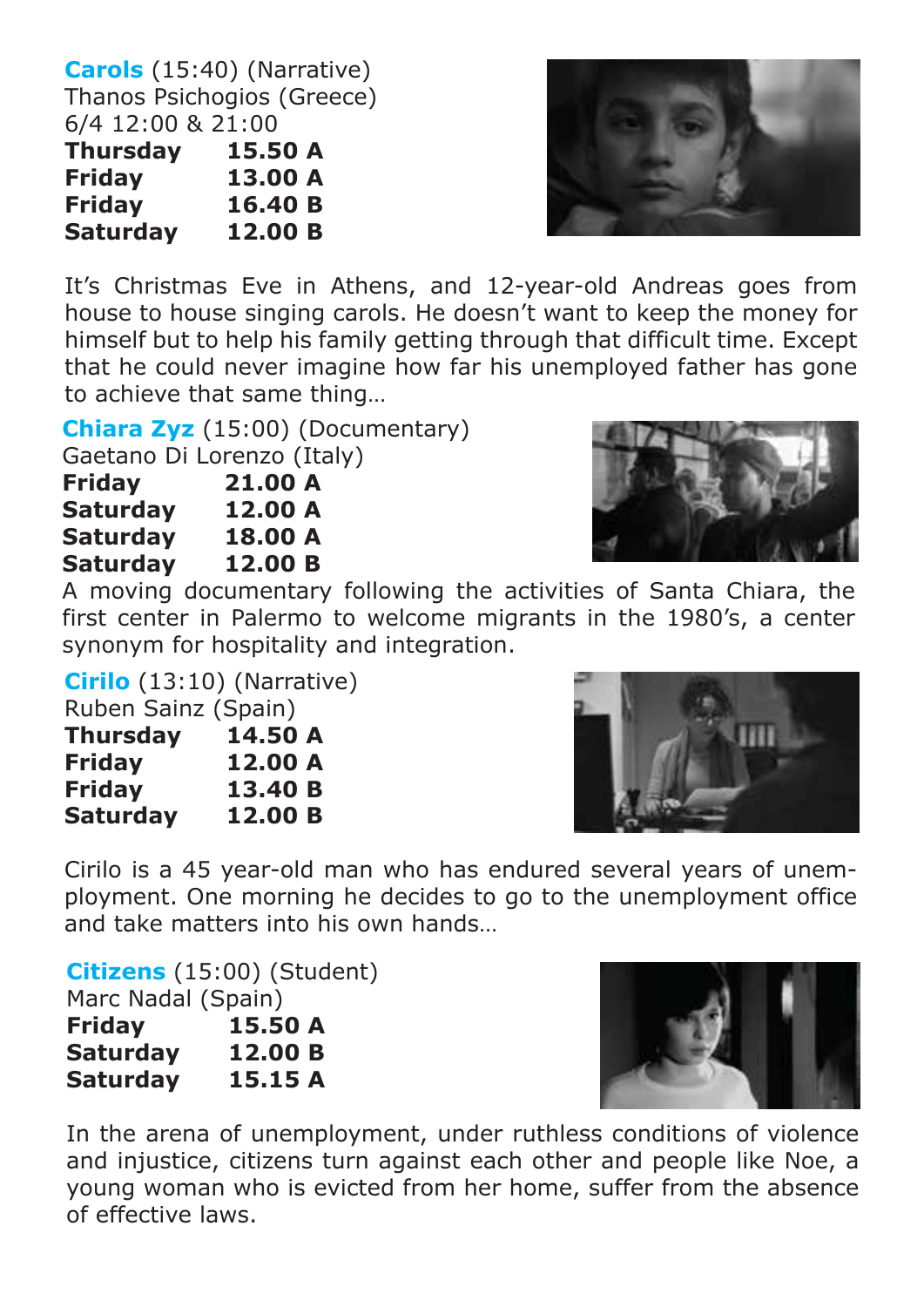#### **Close your Eyes... Well (11:47) (Narrative)**

Ali Albayati (Iraq)

**Friday 21.00 A Saturday 12.00 B Saturday 14.00 & 20.00 A**

Hamoody is a young boy who lives with his family in a dumpsite under extremely hard conditions. He plays the violin and dreams that one day he will perform with a real orchestra in front of a large audience. His sister and their friends will look for a way to make his dream come true.

**Crisis** (10:12) (Narrative)

Ali Kareem Obaid (Italy)

- **Friday 17.50 A**
- **Saturday 12.00 B**

**Saturday 17.00 A**

Asaad has lost his beloved wife during a car bomb in Baghdad. The trauma of her loss and the consequent fear for his son's life lead him to an undue decision: he refuses to leave home in order to protect his only son, Fadi. Nevertheless, Fadi wishes to go to school, but he is too scared to make such a decision on his own. Alaa' – a close family friend –helps them out of their fearful confinement.

**Dinner for Few** (10:09) (Animation)

Nassos Vakalis (Greece)

| Thursday        | 13.00 & 22.00 A |
|-----------------|-----------------|
| Friday          | 12.00 B         |
| <b>Saturday</b> | 12.00 B         |
| <b>Sunday</b>   | 17.00 A         |

During dinner, "the system" works like a well-oiled machine. It solely feeds the select few who foolishly consume all resources while the rest survive on scraps from the table. What happens when the supplies are eventually depleted? An allegorical depiction of our society.

**Do Not Come To Europe** (12:43)

(Documentary) (Sweden) Pontus Joneström, Minna Lundberg and Hanna Pousette

| <b>Thursday</b> | 13.00 & 22.00 A |
|-----------------|-----------------|
| <b>Friday</b>   | 13.40 B         |
| <b>Saturday</b> | 12.00 B         |

The creators of this documentary meet refugees who have fled from DR Congo to neighboring Uganda. Through these encounters, the crew is confronted with their own preconceptions about the refugees' lives as well as their own country's position on the global migration problem.







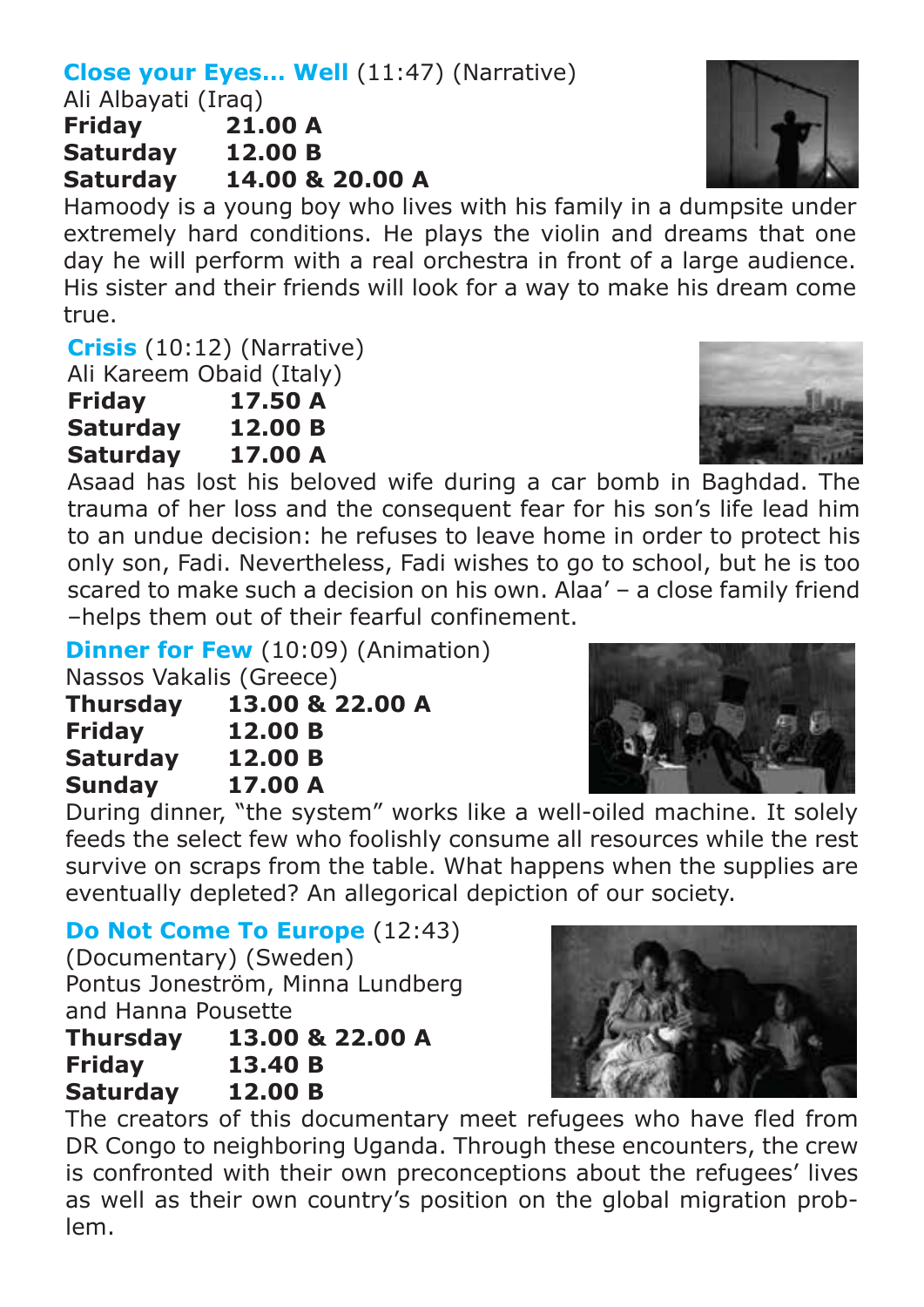**Eflin** (9:29) (Student) Burak Berke Erdem (Turkey)<br>Fridav 21.00 A **Friday 21.00 A Saturday 12.00 A Saturday 18.00 A Saturday** 

The story of little Eflin and her mother who fled to Turkey to escape the horrors of war in their own country.

**Element** (3:36) (Narrative)

Nina Paola Marín Díaz (Colombia) **Friday 15.50 A Saturday 12.00 B** 

**Saturday 15.15 A**

A man roams the city streets, forests and trails, to finally meet and unite with the source, the Element. Water.

**Ernestina (**8:00) (Narrative)

Vanesa Menalli (Argentina)

| Thursday      | 15.50 A |
|---------------|---------|
| <b>Friday</b> | 13.00 A |
| Friday        | 15.20 B |
| Saturday      | 12.00 B |

An underworld filled with a blind and blinding faith. Women dancing on their knees for "the forgiveness of sins, the resurrection of the body and everlasting life" and deny their faces, which are covered by strange hands. The frenzy of the body unfolds and the redeeming boiling blood culminates in an oceanic eye, which is a daily battle against the monsters that inhabit the depths of the spirit. Amen the body, each one shall dance their own Apocalypse!

**Far From Here** (7:32) (Documentary)

Sophie Chamoux (France)

- **Friday 21.00 A Saturday 12.00 A Saturday 12.00 B**
- **Saturday 18.00 A**

Two French women will share with foreign people, some footage of police brutality during several demonstrations against the Labour Reform bill of 2016. Their goal is to know if the information has crossed the border and how people feel about it.







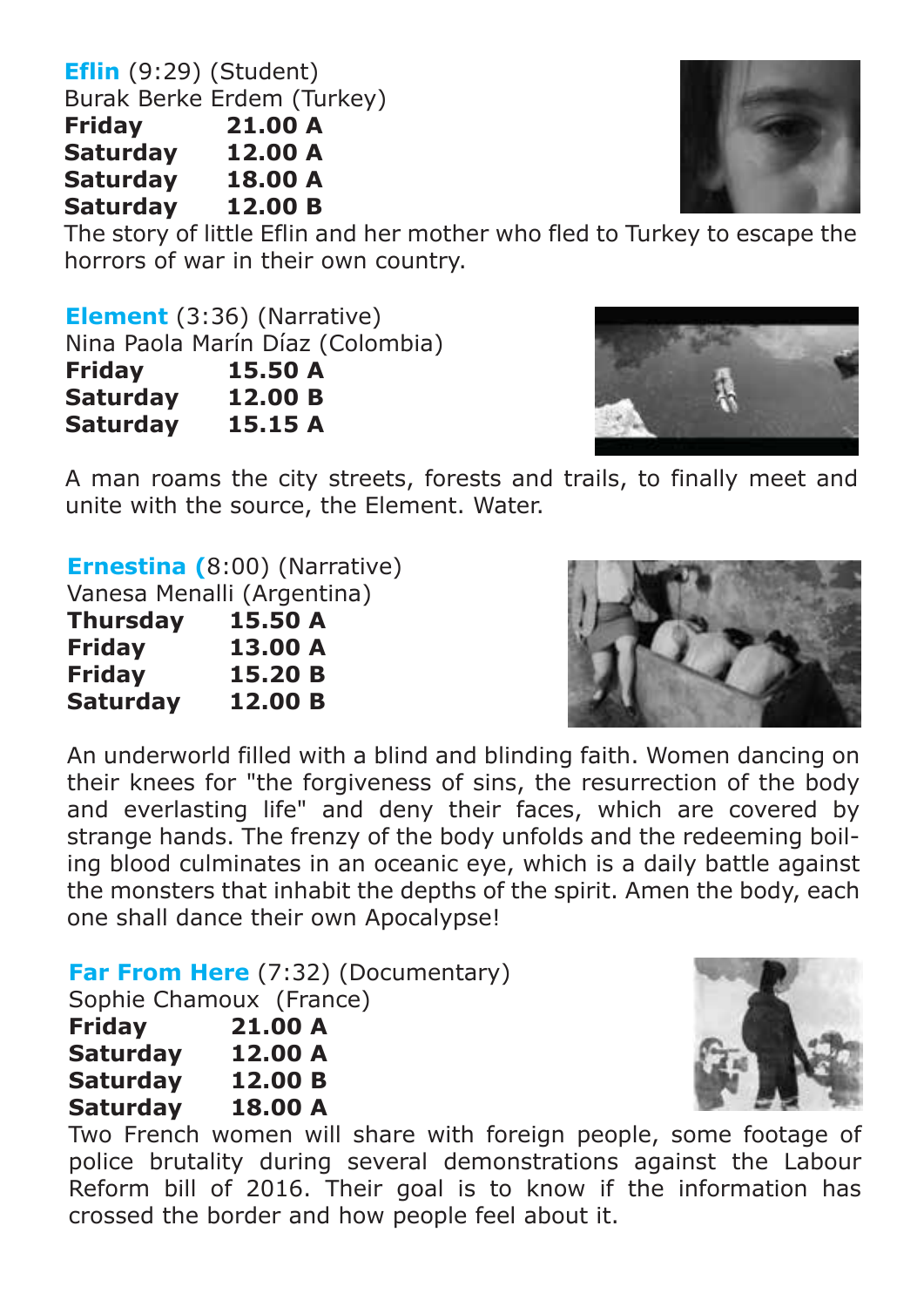**Finito** (4:36) (Animation) (Brazil) Mauricio Bartok and Gabriel D'Οrazio **Friday 17.50 A Saturday 12.00 B**

**Saturday 17.00 A**



In an automated world where mass production is carried out by machines with precision and accuracy, an automaton's behavior slowly diverges from rules and schedule and arouses his co-workers' curiosity.

**Future is Irrevocable** (15:00) (Narrative)

Silvina Estévez (Argentina)<br>**Fridav 15.50 A** 

**15.50 A**<br>**12.00 B Saturday Saturday 15.15 A**



Buenos Aires 1947. On the radio there is a heated parliamentary debate about women's right to vote. Are women inferior to men and thus unable to decide for the future of their country ? Young and playful Maria is waiting for her mother to come back home from work… But she doesn't; she's been to the great women's rights march.

**Gratitude of the Prince** (6:53) (Animation)

Jane Lo (United Kingdom)

| Thursday        | 15.50 A |
|-----------------|---------|
| <b>Friday</b>   | 13.00 A |
| Friday          | 16.40 B |
| <b>Saturday</b> | 12.00 B |



4685 photos. 3 months. 1 film. The moving tale of three unlikely allies struggling for power and purity, dominion and innocence.

**Green House** (6:12) (Narrative) William R. Coughlan (USA)

| Friday   | 15.50 A |
|----------|---------|
| Saturday | 12.00 B |
| Saturday | 15.15 A |



The Coffmans are desperate to win their bid for residency in a new, environmentally friendly condo. Putting their best face forward, they work to convince a jaded government auditor that their lifestyle makes them worthy of acceptance. But when another couple vies for the same home, a battle for environmental superiority begins.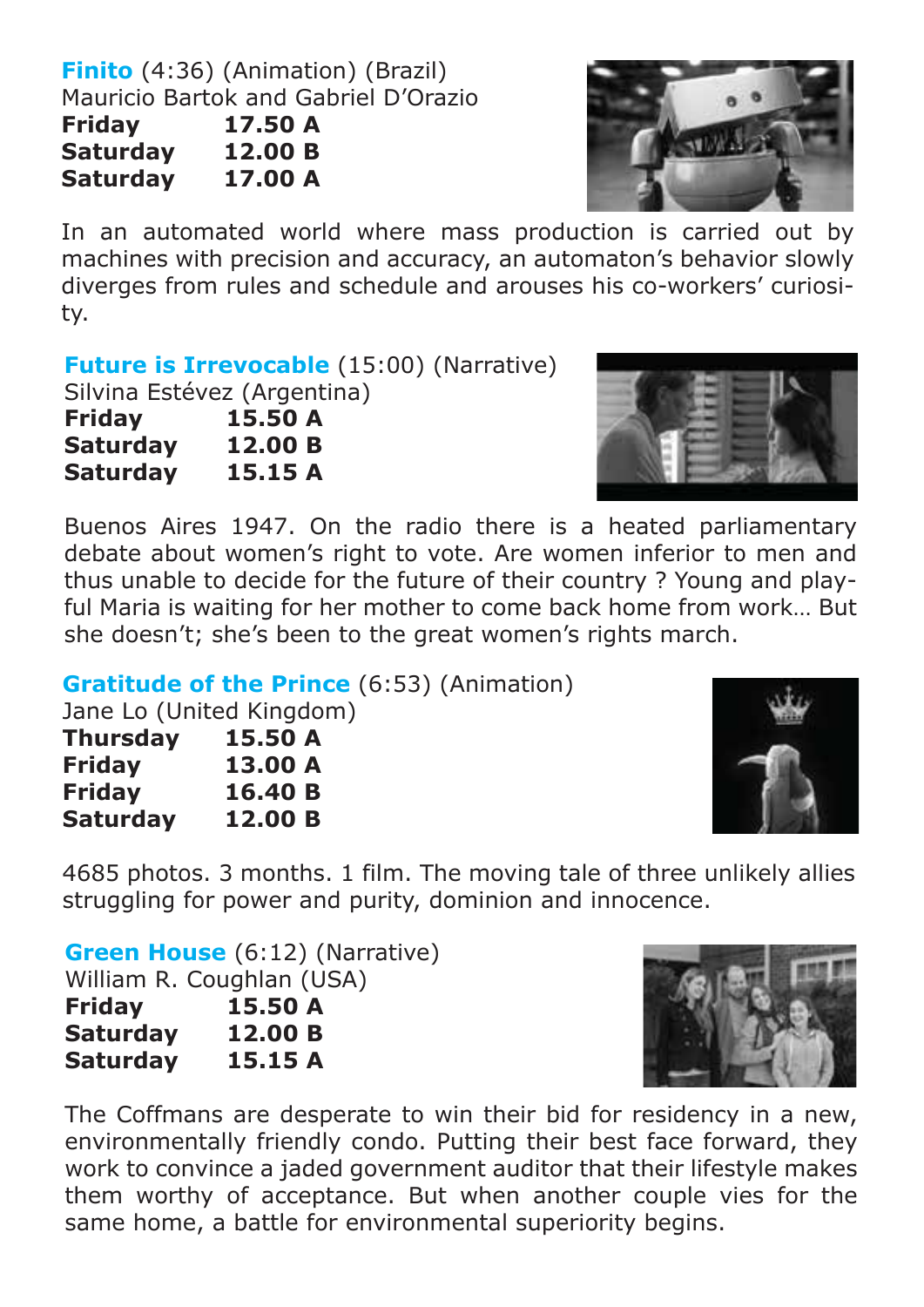#### **Hand Painted Sunny Daze** (3:44) (Student)

Yasmina Shirazi (USA)<br>Fridav 21.00 A **Franc** 21.00 A<br>12.00 B Saturday<br>Saturday **Saturday 14.00 & 20.00 A**

A collage within a collage. A surreal modern city. A traveller copes by surrounding himself by his own painting of a sunny day, watching the world through an artificial lens, filtering out all but the pleasant.

**Happy Without Money** (15:41) (Documentary)

Mahyar Hamidian (Germany)

| <b>Thursday</b> | 17.35 A |
|-----------------|---------|
| Friday          | 14.45 A |
| <b>Friday</b>   | 16.40 B |
| <b>Saturday</b> | 12.00 B |
| Sunday          | 17.00 A |

The story of Raphael Fellmer, who in 2010 travelled from the Netherlands to Mexico without any money, a trip which became a turning point in his life. He is henceforth a devoted activist trying to raise awareness in a consumer society, mainly by fighting food waste.

**Home Front** (7:39) (Narrative)

Ruben Broekhuis (Netherlands)

| <b>Friday</b> | 21.00 A |
|---------------|---------|
| Saturday      | 12.00 A |
| Saturday      | 12.00 B |

A family in crisis! War veteran Peter has left his

behind him and has overcome the psychical injuries of his captivity in Iraq. But his frustrated wife Anna can't seem to escape from the war's angst. When their daughter comes by to introduce them to her new boyfriend and announce them her future plans, Anna totally loses it…

**Horror Vacui** (15:00) (Narrative) Daniel Sánchez Chamorro (Spain) **Thursday 13.00 & 22.00 A**

**Friday 12.00 B Saturday 12.00 B Sunday 17.00 A**

How can one fill the inevitable void? Can a modern TV-set play the role of catharsis in everyday life's drama? The emptiness can sometimes be scary, didactic and funny at the same time…







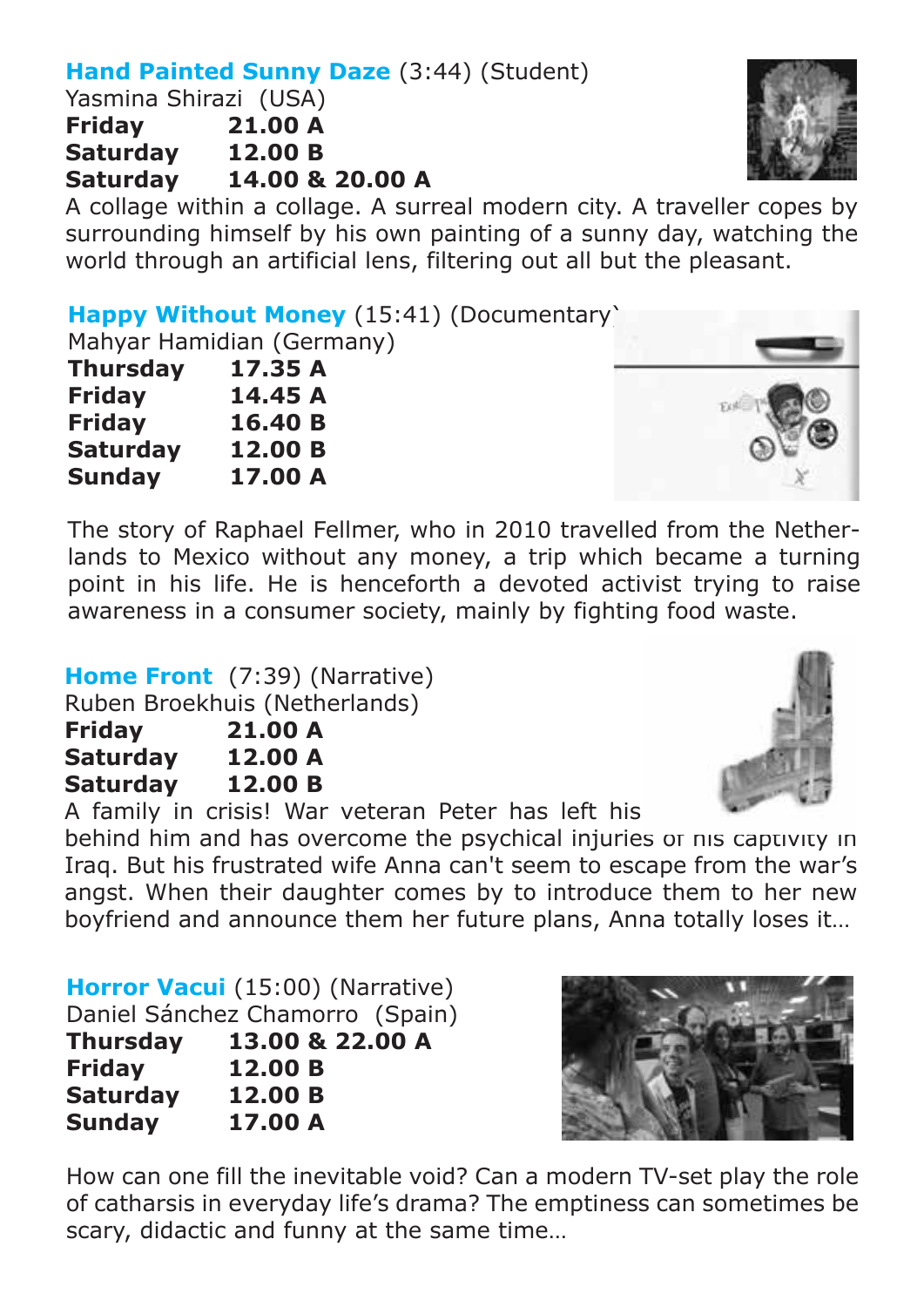**Icky** (5:55) (Animation) Parastoo Cardgar (Iran)<br>Thursday 14.50 A Thursday<br>Fridav  $12.00 A$ <br> $13.40 B$ **Friday 13.40 B Saturday 12.00 B Sunday** 



In a rainy, dull world (very similar to ours) people bear a solved Rubik's cube for a head. But there is a kid who seems to be different from all the others…

#### **Immigration** (5:37) (Animation)

| Jan Beyen (Belgium) |         |
|---------------------|---------|
| <b>Friday</b>       | 15.50 A |
| <b>Saturday</b>     | 12.00 B |
| <b>Saturday</b>     | 15.15 A |



A comic-cynical look at the different ways that economic migrants try to make their way towards the north but are constantly being pushed back by the administration …until they finally succeed.

#### **Inside Outside** (12:40) (Narrative)

|       | Shira Meishar (Israel) |   |
|-------|------------------------|---|
| _ _ _ |                        | . |

| <b>Friday</b>   | 21.00 A |
|-----------------|---------|
| <b>Saturday</b> | 12.00 A |
| <b>Saturday</b> | 12.00 B |
| <b>Saturday</b> | 18.00 A |



A beautiful young woman finds herself accidentally locked into a public facility, where she has stopped by for a pregnancy test. A Filipino cleaning lady is the only person around, and the two women begin to build a gentle rapport through the space under the door, setting aside their age gap and their very different socio-economic background.

**Inversion** (0:52) (Animation) Ario Saffarzadegan (Iran) **Friday 13.00 A Friday 15.20 B Saturday 12.00 B**



In order for Liberty to rise, Dictatorship must fall.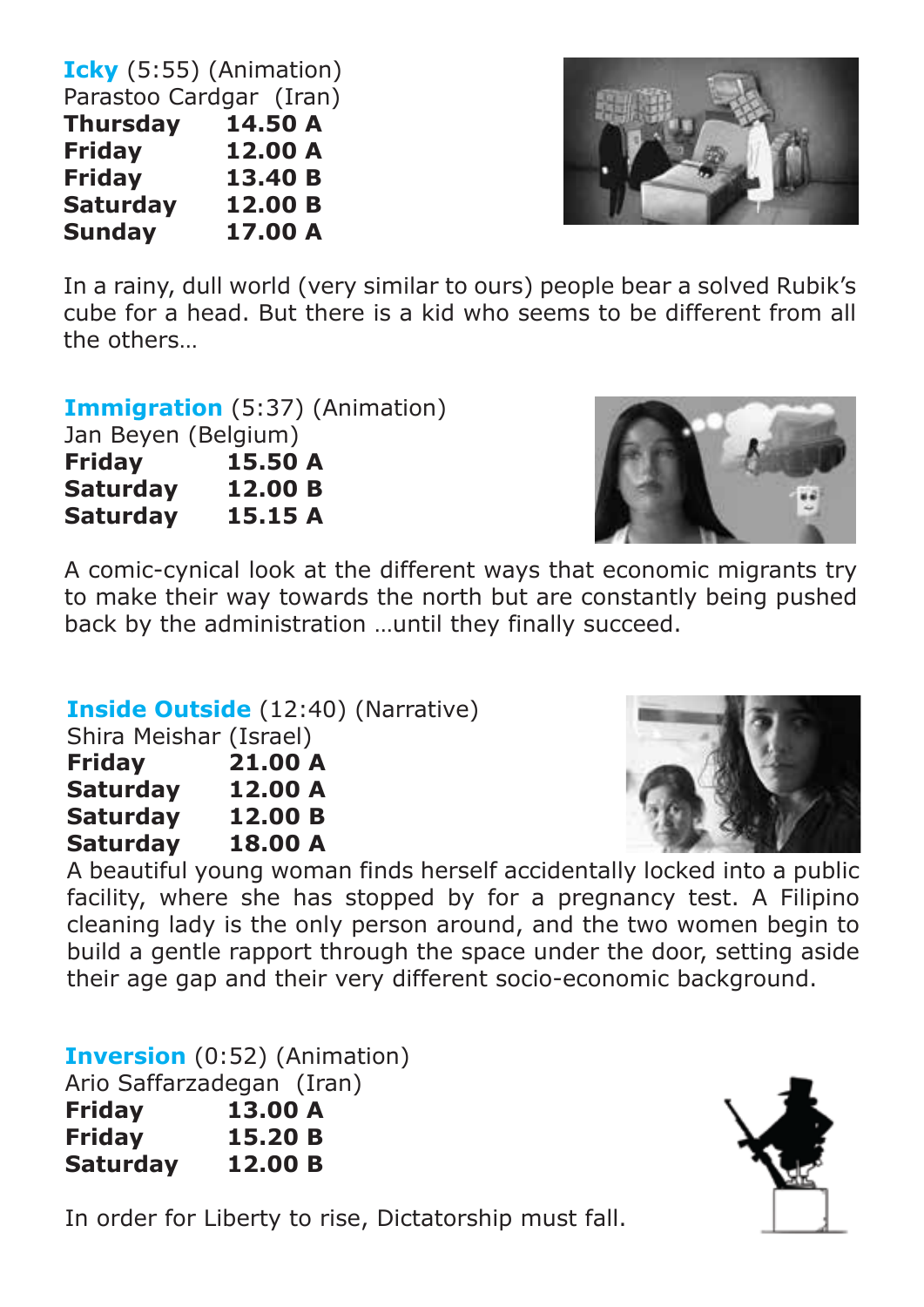#### **Kill the President** (14:59) (Narrative) Pedro Pacheco Arlandi (Spain)

| Thursday        | 14.50 A |
|-----------------|---------|
| <b>Friday</b>   | 12.00 A |
| <b>Friday</b>   | 13.40 B |
| <b>Saturday</b> | 12.00 B |

Ramon, a construction worker who lost his job and his family because of the brick crisis, embarks on a laborious plan to finish with his despair …and many others.

**Leona** (15:00) (Narrative)

Davek Carrizosa (Mexico)

| Thursday      | 17.35 A |
|---------------|---------|
| Friday        | 14.45 A |
| <b>Friday</b> | 16.40 B |
| Saturday      | 12.00 B |
| Sunday        | 18.30 A |

Leona's extreme poverty drives her to make an over-the-top, unexpected resolution that may risk her life and her kids' future. It's a decision that questions and challenges all her social and ethical values in a surprisingly drastic way.

#### **Lucens** (6:30) (Animation)

Marcel Barelli (Switzerland)

| <b>Thursday</b> | 14.50 A |
|-----------------|---------|
| <b>Friday</b>   | 12.00 A |
| <b>Friday</b>   | 13.40 B |
| <b>Saturday</b> | 12.00 B |

Switzerland's first and, alas!, last attempt for a totally indigenous nuclear power plant.

**Mary** (14:32) (Student)

Grigory Kolomytsev (Russia)

| Friday          | 15.50 A |
|-----------------|---------|
| <b>Saturday</b> | 15.15 A |
| <b>Saturday</b> | 12.00 B |
| Sunday          | 18.30 A |

Mary's son's missing from home for months on end. She finally gets to know the harsh truth: he is in Ingushetia, at the North Caucasus region, and acts as a terrorist against the federal state. She has only one chance to talk to him and bring him back: a short phone-call under the surveillance and instruction of the Intelligence Service. What (more) can they say?







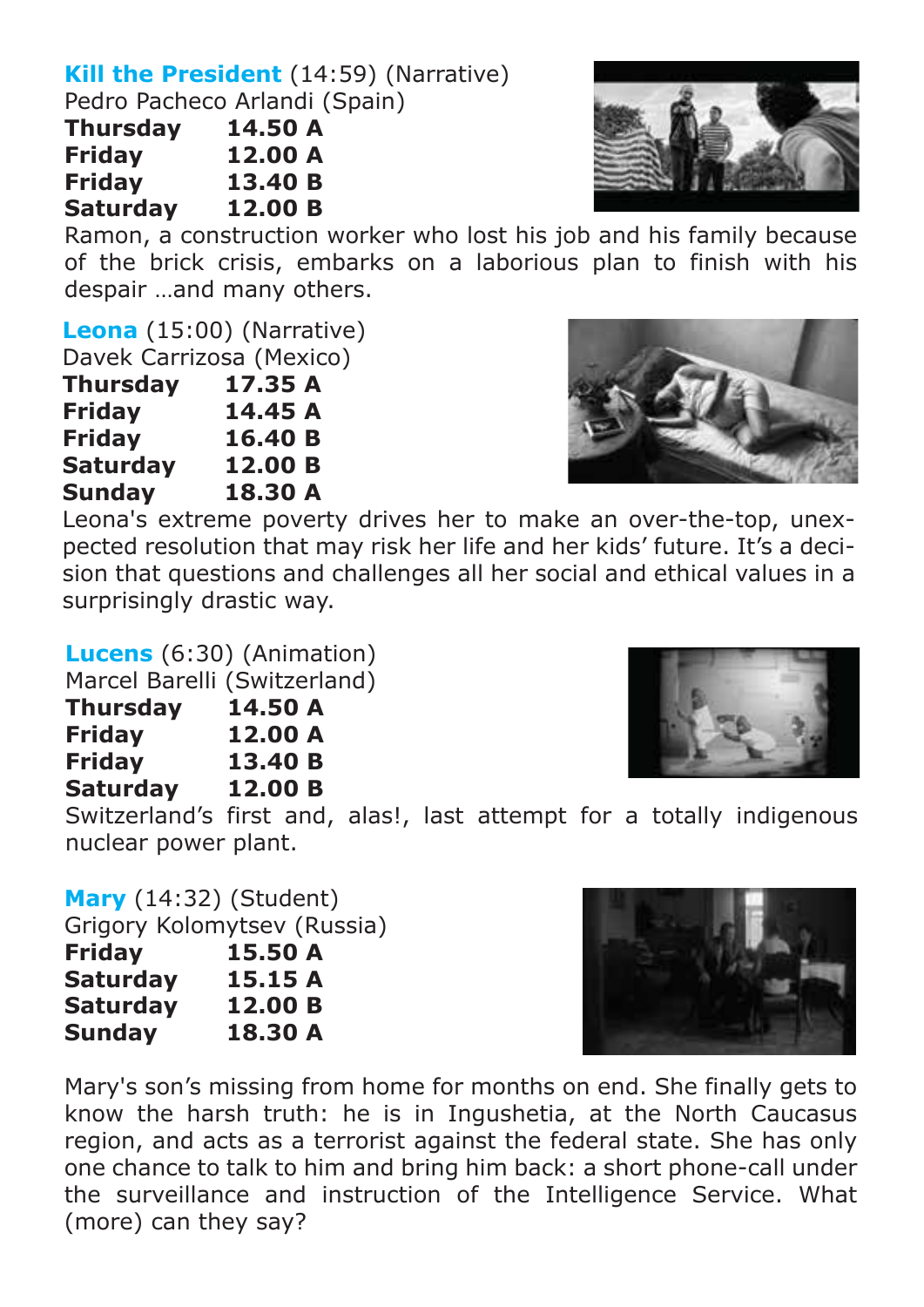**Mother** (10:00) (Narrative) Rati Tsiteladze (Georgia) **Friday 21.00 A Saturday 12.00 B Saturday 14.00 A Saturday** 

A heart-breaking tale based on a true story: a single mother is forced to hide her only child's existence for fear of society's acidulous moral judgment and condemnation.

**Munitionnettes** (1:43) (Animation)

| Lara Cochetel (France) |         |
|------------------------|---------|
| <b>Friday</b>          | 15.50 A |
| <b>Saturday</b>        | 15.15 A |
| <b>Saturday</b>        | 12.00 B |

After receiving an official letter announcing the death of their husbands on the battlefield, the women workers at a bomb factory decide to make their own kind of sexy and peaceful revolution.

**My Name is Adam** (9:27) (Student)

Samer Al Achy (Lebanon)

| Thursday        | 15.50 A |
|-----------------|---------|
| <b>Friday</b>   | 13.00 A |
| <b>Friday</b>   | 15.20 B |
| <b>Saturday</b> | 12.00 B |

In 2143, a place where Islam and Christianity are united, an authoritarian regime is giving a wide range of freedoms to each individual only in one condition.

What if someone objects?

**New Blacks** (15:00 ) (Documentary) Rafael Mellin & Chico Santos (Brazil)

**Friday 21.00 B Saturday 14.00 & 20.00 A** 

**Saturday 12.00 B**

**Sunday 18.30 A**

In the port area of Rio de Janeiro, a couple starts renovating their newly acquired home. As they dig, they discover a great amount of human bones and fragments of objects. Beneath their feet lies one of the most important historical patrimonies of African slavery in America, the Archaeological Site of the New Blacks Cemetery.







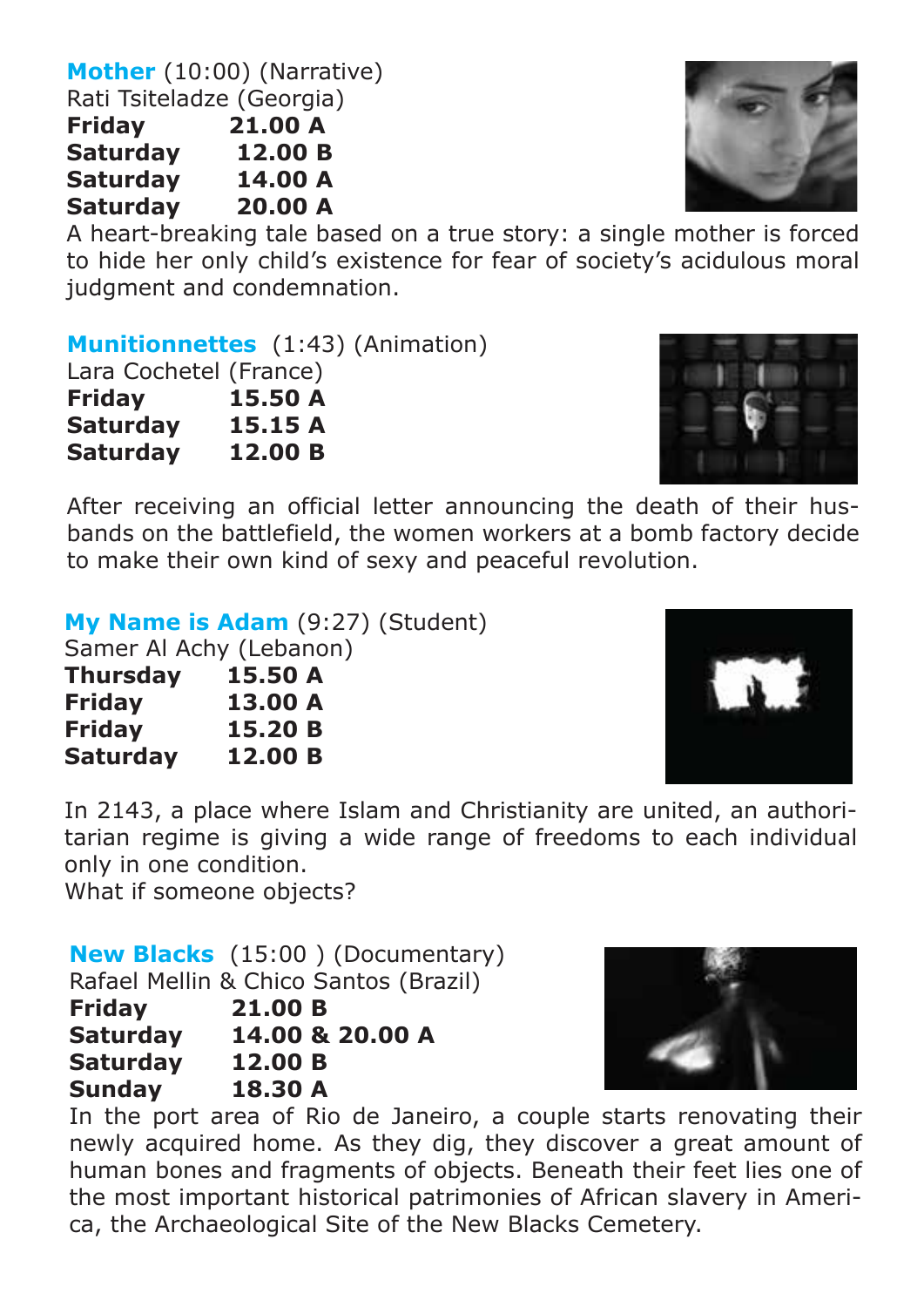#### **Noga Does Not Exist** (9:36 ) (Student)

Sharon Eilat (Israel)

**Thursday 15.50 A f15.20 B Saturday 12.00 B**

A beautiful and sharp young woman, inclined to depression and existential despair, is sitting on a bench in down-town Tel Aviv trying to find relaxation and clear her mind of all the negative thoughts. Johnny, a cool and sweet young lad, joins her for a fag and a philosophical conversation, full of loving remarks on the meaning of life, commences. Amid the grim reality of their lives, a spark of understanding and exuberance suddenly ignites!

**Preferentes** (16:25 ) (Narrative)

Nacho Recio (Spain) **Friday 17.50 A Saturday 12.00 B Saturday 17.00 A**

A lovely elderly couple, affected by the scam of the preferred participations, are forced to leave their home, unable to recover the invested capital to cover the payment of the mortgage. Despite being absurdly devoured by an oppressive, corrupt and cruel money-centred society, they never lose their faith in human kindness and integrity.

**Propaganda** (12:30 ) (Narrative)

Natalia Vtulkina (Russia)

**Friday 21.00 B**

**Saturday 12.00 B & 14.00 & 20.00 A Sunday 18.30 A**

A man dabbles in cross-dressing for the first time, and he gets to experience a comic chain of humiliations and disclosures that all lead to the same source: our choices in life are mostly driven by the inexorable force of propaganda.

**Sama (Dance)** (15:00 ) (Documentary)

Mazin Sherabayani (Iraq)

| <b>Thursday</b> | 13.00 & 22.00 A |
|-----------------|-----------------|
| <b>Friday</b>   | 13.40 B         |
| <b>Saturday</b> | 12.00 B         |
| <b>Sunday</b>   | 17.00 A         |

Robar and her family are determined to establish a professional ballet dance group in Kurdistan, despite the prejudice against dance, the constant threats, the absolute lack of funds and a decent place to practice. Can hope and passion overcome fear and narrow-mindedness?







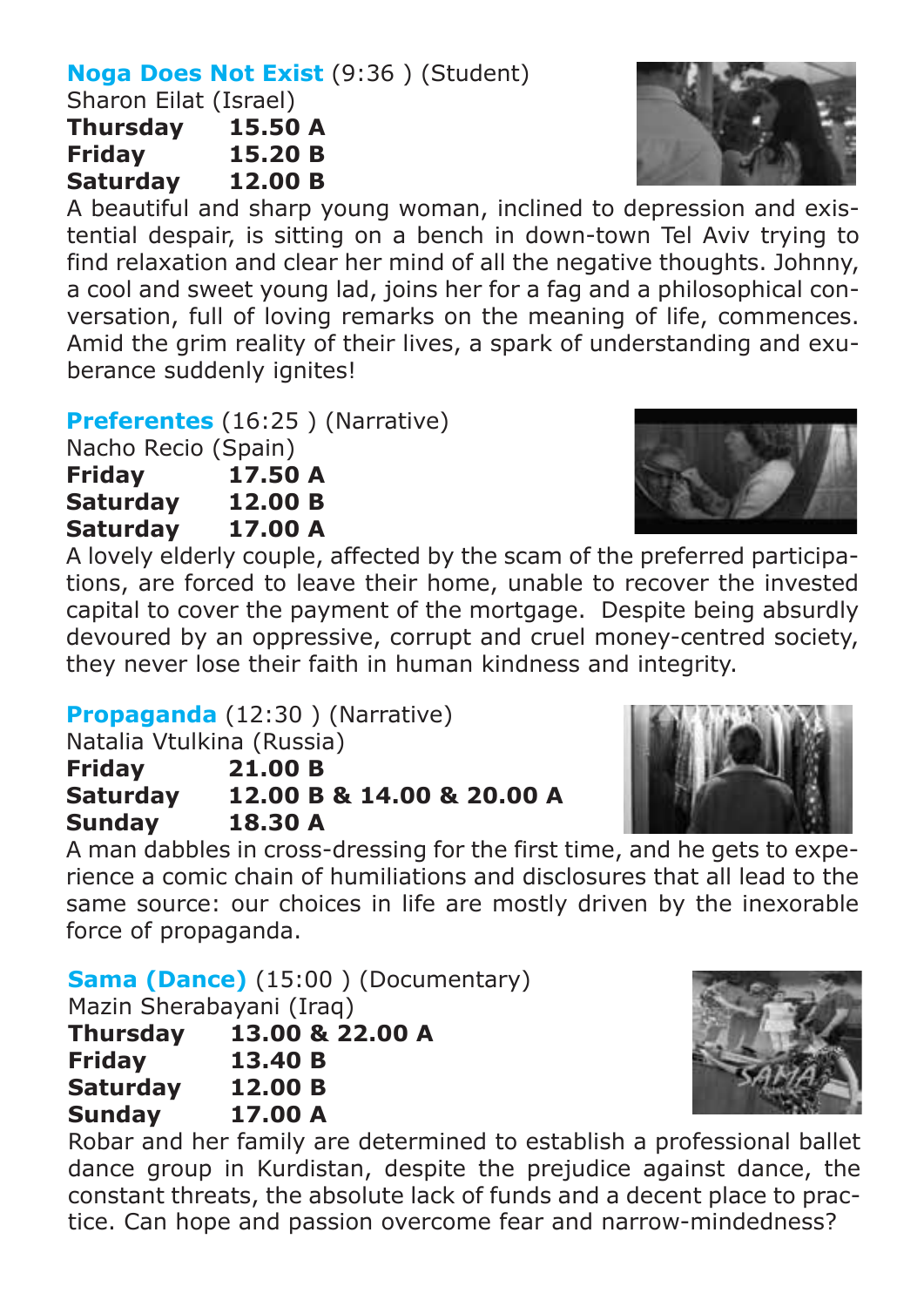**Stripy** (3:33 ) (Animation) Babak & Behnoud Nekooei. (Iran/USA) **Thursday 12.00 & 21.00 A Friday 12.00 B Saturday** 



All the workers in a factory have been instructed to paint stripes on the boxes. The work is getting done in the usual mundane way, until suddenly one of the workers decides to decorate the boxes with a different pattern.

**Suspended Lives** (14:10) (Documentary)

João Macul (Brazil)

| <b>Friday</b>   | 17.50 A |
|-----------------|---------|
| <b>Saturday</b> | 12.00 B |
| <b>Saturday</b> | 17.00 A |



Expecting for their men, many inmates' wives wait for several years, some of them their whole life, hoping for their husbands' return. Who are these women? How do they cope? A jacket and a pair of shoes stored in the closet, the promises in their husbands' letters, a song, the memories of a normality abruptly disrupted, elements of their daily lives, their suspended lives.

**Teddy Bear** (1:37) (Animation)

Hermes Mangialardo (Italy)

| <b>Thursday</b> | 15.50 A |
|-----------------|---------|
| <b>Friday</b>   | 13.00 A |
| <b>Friday</b>   | 15.20 B |
| <b>Saturday</b> | 12.00 B |



The heart-warming odyssey of a young girl and her teddy bear. The seas that can devour all those poor souls searching for the light of a new hope, but can also save them from war's agony and repugnance.

**The age of reason** (15:00) (Narrative) Mathilde Petit. (France) **Thursday 13.00 & 22.00 A Friday 12.00 B Saturday 12.00 B**



In young Pablo's world, each citizen chooses his professional career at the very tender age of seven. Pablo and his friends decide to take matters into their own hands for such an overhasty choice can only be limited, wrong or even disastrous. But what do the parents think of that?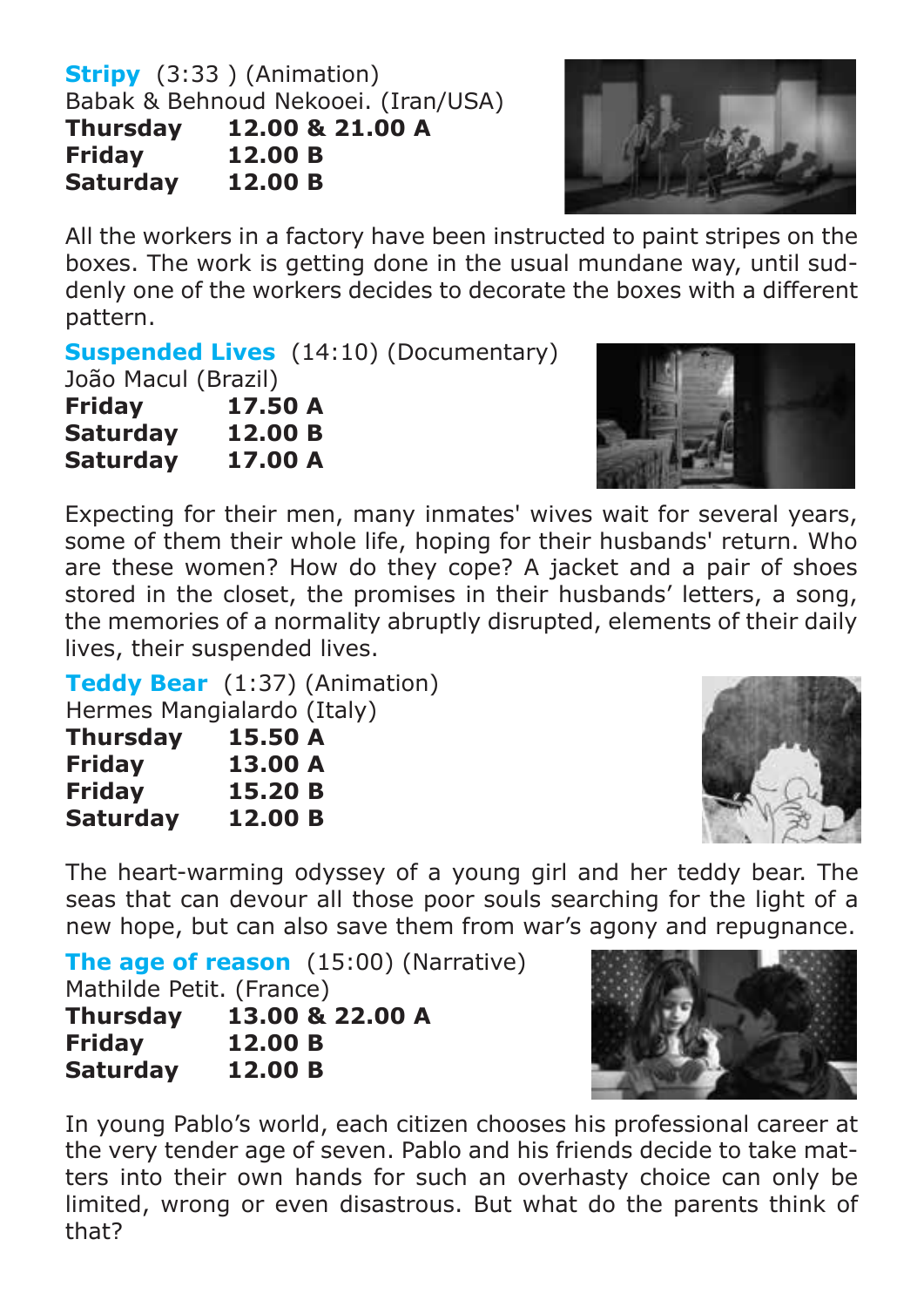**The Big Class** (6:12 ) (Narrative) Marie-Lou Béland (Canada)

| <b>Thursday</b> | 17.35 A |
|-----------------|---------|
| Friday          | 14.45 A |
| Friday          | 16.40 B |
| <b>Saturday</b> | 12.00 B |
| <b>Sunday</b>   | 18.30 A |

Lined up in perfect rows like an army, students mindlessly copy their teacher who, herself, is being controlled by strings, like a puppet, by a higher force. Dropped into a world where differences cannot exist, will Logan, a new student, be assimilated or will he keep his identity?

| <b>The Bone</b> $(5:24)$ (Documentary) |
|----------------------------------------|
| Volkan Güney Eker (Turkey)             |
| 15.50 A                                |
| 12.00 B                                |
| 15.15 A                                |
|                                        |

A collage of images and sporadic phrases coming from media outlets, revealing a distressing reality on women's place in Turkish society.

**The Box** (6:48) (Animation) Merve Cirisoglu Cotur (United Kingdom) **Thursday 15.50 A Friday 13.00 A**

**Friday 16.40 B Saturday 12.00 B**

The box is the lasting remnant of a once very happy –but now ruined– life of a Syrian kid, who has experienced the devastating civil war. This resilient box served first as a carefully built toy-house, then as a place to take shelter in a refugee camp, and finally as a boat that sails for a journey towards hope.

**The Edge** (12:00) (Animation) Alexandra Averyanova (Russia)

| <b>Friday</b>   | 21.00 B         |
|-----------------|-----------------|
| <b>Saturday</b> | 12.00 & 18.00 A |
| <b>Saturday</b> | 12.00 B         |

An elderly lonely woman lives all by herself at a small station lost in the depths of a vast country. And every single day she is committed to the same ritual: putting her make-up on and then acting as a train dispatcher. Until the day that a train passes by her station without stopping…







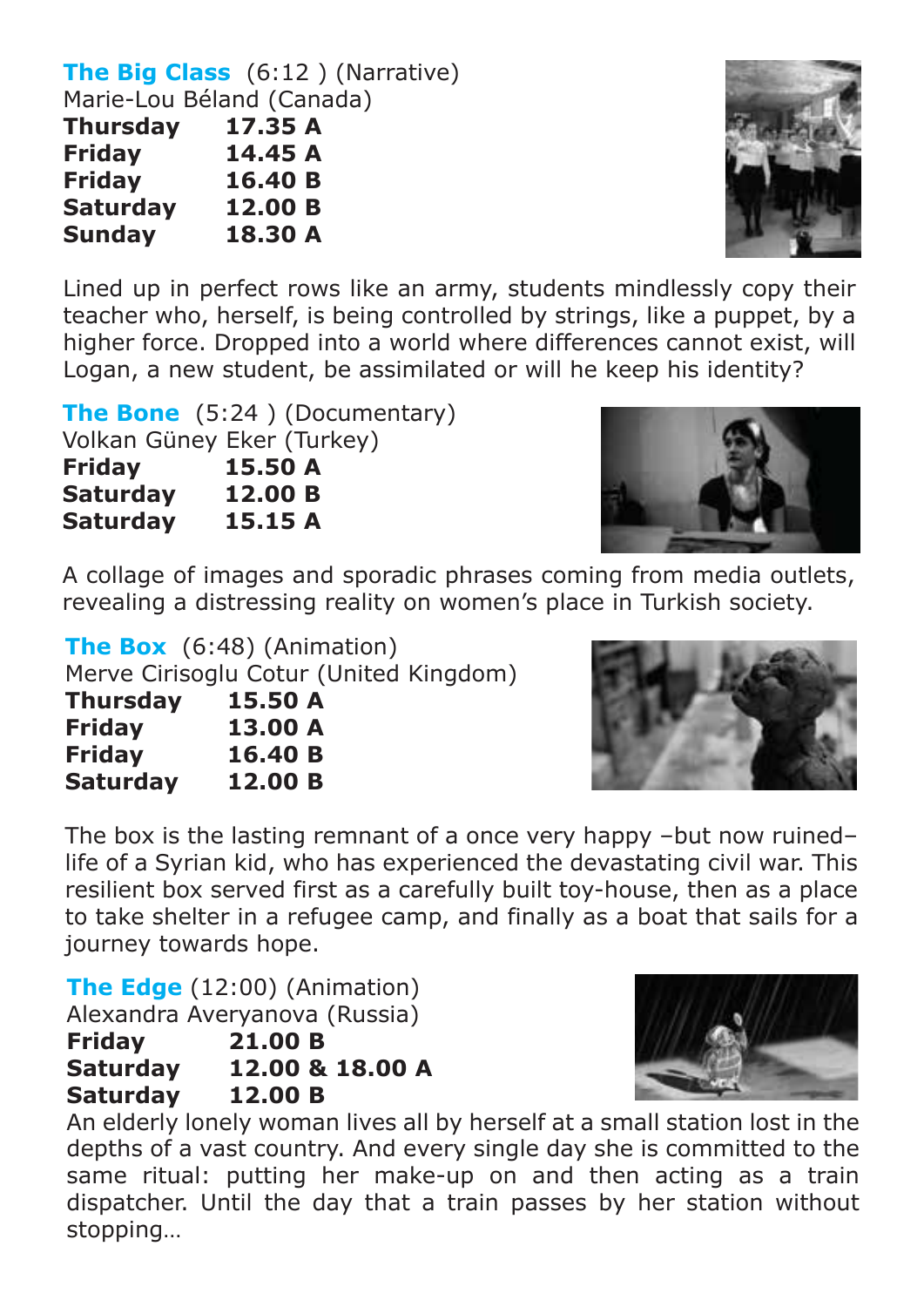## **The Fountain Pen** (10:15) (Narrative)

Armin Keshvaripour (Iran)

| <b>Thursday</b> | 17.35 A |
|-----------------|---------|
| <b>Friday</b>   | 14.45 A |
| <b>Friday</b>   | 16.40 B |
| <b>Saturday</b> | 12.00 B |



A young girl desperately struggles with inefficient bureaucracy in order to get her sick father's vital medication.

**The Hose** (14:20) (Narrative) Mansour Foruzesh (Iran)<br>Thursday 15.50 A **Thursday 15.50 A Friday<br>Fridav** 

**fraga** 15.20 B<br>12.00 B **Saturday** 



Mr Nobari is an old-fashioned school teacher who wants to change his dilapidated, harsh teaching methods. And this is a very hard task for Mr Nobari for he truly loves punishing his students and he can't think of himself without his old hose. But young Shaalbaf, a misfit in Mr Nobari's class, sees no good at this change…

**The Outcast** (15:00) (Student)

| Bucher Almzain (USA) |         |
|----------------------|---------|
| <b>Friday</b>        | 15.50 A |
| <b>Saturday</b>      | 12.00 B |
| <b>Saturday</b>      | 15.15 A |

After escaping a war-torn country, a young woman is left alone when her husband is denied entry to the United States. Desperate and with very little money, she looks for a way to get her husband back before they deport him. Surrounded by an alien culture, she must learn to quickly adapt as she experiences what it's really like to be an outcast.

**The paintings** (7:13) (Animation)

Baran M.Reihani (Iran)

| Thursday      | 17.35 A |
|---------------|---------|
| <b>Friday</b> | 14.45 A |
| <b>Friday</b> | 16.40 B |
| Saturday      | 12.00 B |

A girl sits quietly in her living room drawing. She turns on the TV and all she sees is the horror and atrocities of war. As she switches the channels, the room is slowly filled with images of death. Are we victims of war too, in front of our TV sets?



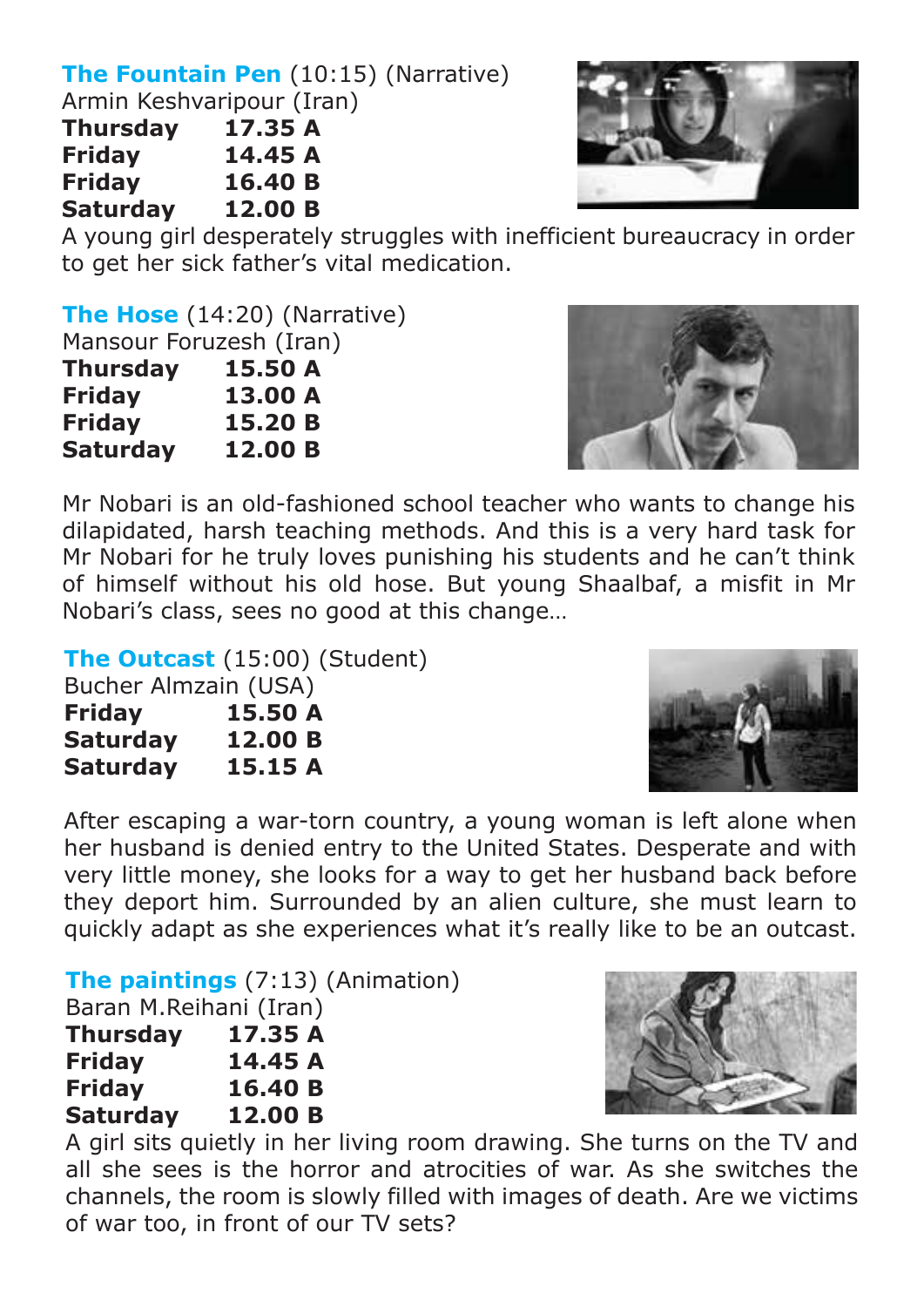#### **The Skewed House** (13:04) (Narrative)

Ömer Kaçar (Turkey)<br>Fridav 21.00 **21.00 B Saturday 12.00 & 18.00 A Saturday 12.00 B**

A young, estranged couple are confined into their own flat. The 'outdoors' stands for the unnamed enemy. They can't suffer each other's attitude anymore, but can they even think of facing the new reality of constant fear and insecurity in modern Turkey?

**The Wings of Evil** (5:40) (Narrative) Georges d'Audignon & Rafael Brouard (France)

| Thursday      | 15.50 A |
|---------------|---------|
| <b>Friday</b> | 13.00 A |
| Friday        | 15.20 B |
| Saturday      | 12.00 B |

A man roams the city streets. Throughout his path unfolds a chain of unfortunate events, distressful scenes of a violent reality, the brutal face of human nature…

**They Call Us the Enemy** (7:00) (Narrative)

PimZwier (Netherlands)

| <b>Friday</b>   | 21.00 B |
|-----------------|---------|
| <b>Saturday</b> | 12.00 A |
| <b>Saturday</b> | 12.00 B |
| <b>Saturday</b> | 18.00 A |

A wild martial photo-parade. Shining boots and buttons, epaulettes and stripes on shoulders and sleeves, medals pinned to the chest, a brave look in the eyes, the irrational belief in one's supremacy. All that theatrical pomp and the ceremonial traditions, the spotless uniforms and their accompanying attributes contrast sharply with the devastation and chaos the wars of the national armies cause.

**Vicarious** (6:03) (Animation) Danna Grace Windsor (USA) **Thursday 15.50 A**

| <b>Friday</b> | 13.00 A |
|---------------|---------|
| <b>Friday</b> | 15.20 B |
| Saturday      | 12.00 B |

Two grieving friends pass a long subway ride to a funeral by exchanging haunting visions of an impending outbreak - in which a mandatory skin suit uploads every bodily sensation to a government cloud.







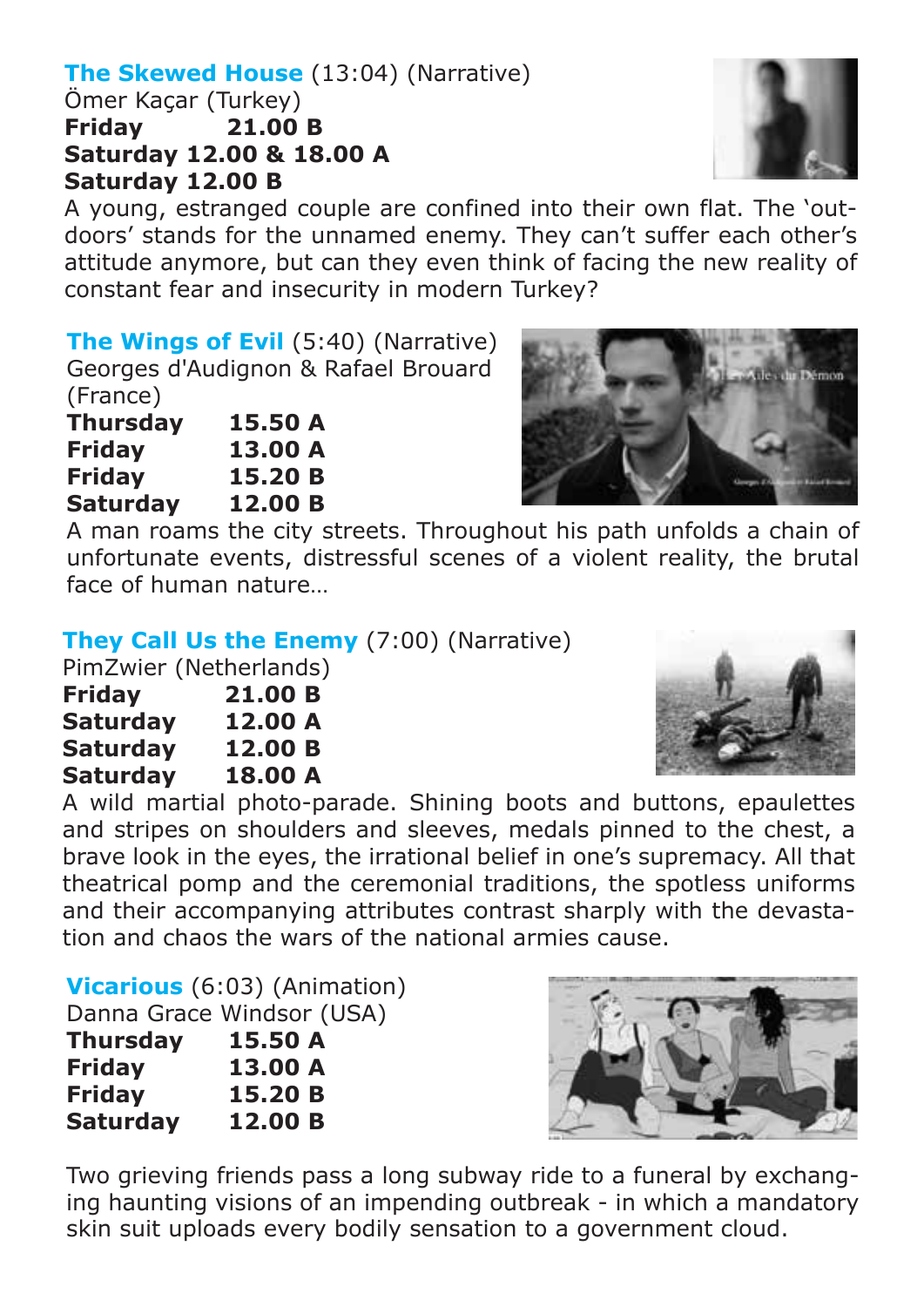**Waste** (9:36) (Student) Damian Rojas (Argentina)<br>Thursdav 13.00 & 22  $13.00 \& 22.00 \& 13.40 \& 13.40 \& 13.40 \& 13.40 \& 13.40 \& 13.40 \& 13.40 \& 13.40 \& 13.40 \& 13.40 \& 13.40 \& 13.40 \& 13.40 \& 13.40 \& 13.40 \& 13.40 \& 13.40 \& 13.40 \& 13.40 \& 13.40 \& 13.40 \& 13.40 \& 13.40 \& 13.40 \& 13.40 \& 13.4$ **Friday 13.40 B Saturday** 



Each person living in Buenos Aires throws away one kilo of garbage every day. Where does it end up? A composition of images depicting the course of our daily waste.

**Zhakh** (11:00) (Narrative)

Amir Reza Jalalian (Iran)

| <b>Friday</b>   | 21.00 B |
|-----------------|---------|
| <b>Saturday</b> | 12.00 A |
| Saturday        | 12.00 B |
| Saturday        | 18.00 A |



A woman is dying. Her past comes out of the shadows of her mind. A key and a lock of an ancient door; the ever-present water; forceful pagan symbols and modern melancholy. The death had been in her before… A palimpsest of earthly and spiritual poetic images.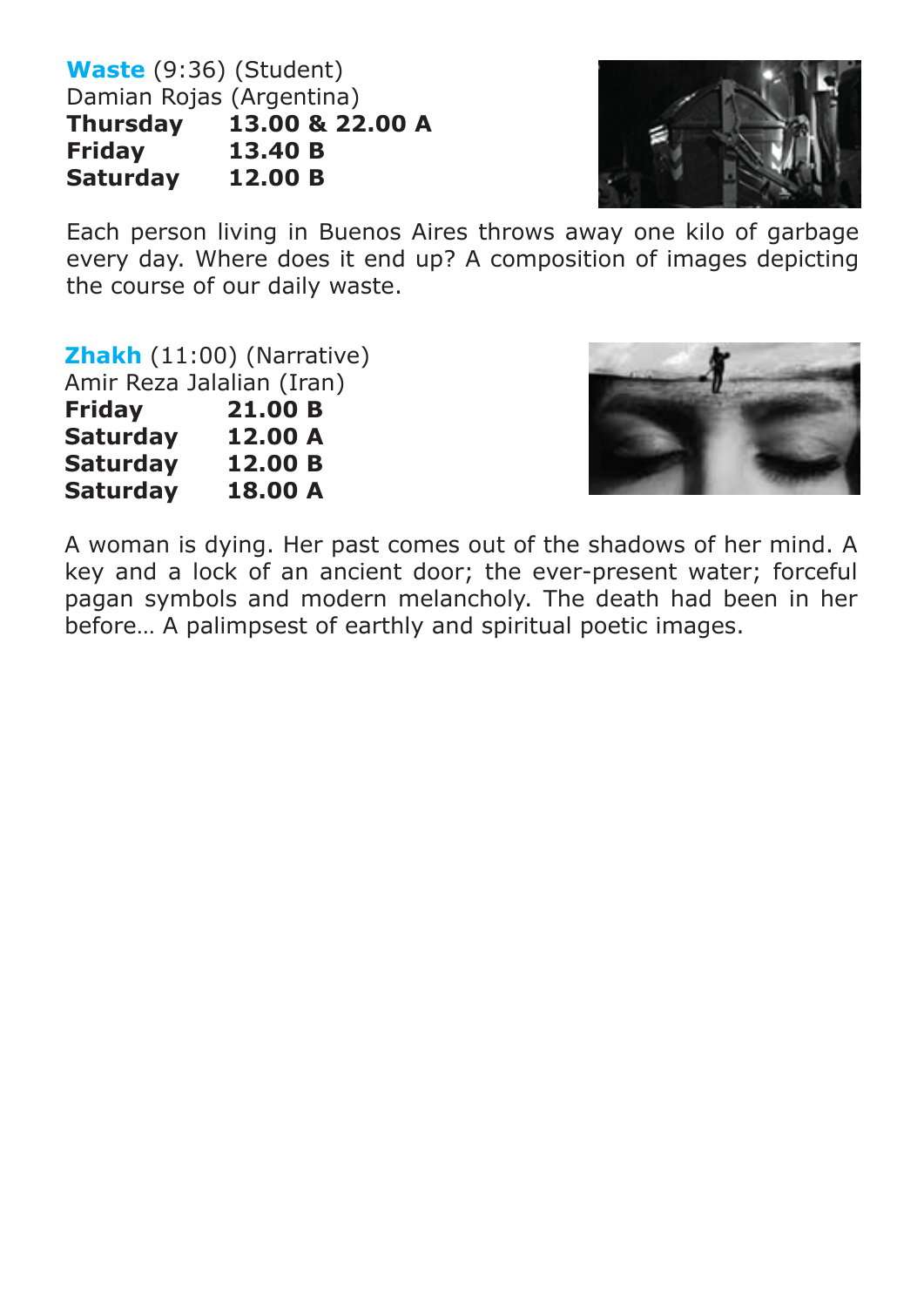Με την Αιγίδα του Ελληνικού Κέντρου του Διεθνούς Ινστιτούτου Θεάτρου [I.T.I. - Unesco]



Με την ευγενική χορηγία του Massokostas Bros SA



Χορηγός Audiovisual Χορηγός Διερμηνείας

ropram



Alternative Tours of Athens

Χορηγοί Επικοινωνίας Media Sponsors



MEDIA









splashmagazin@.ne

I.P.A.S. FILM FESTIVAL 2017 BY THE DEFAULT PROJECT WWW.IPASFILMFESTIVAL.COM